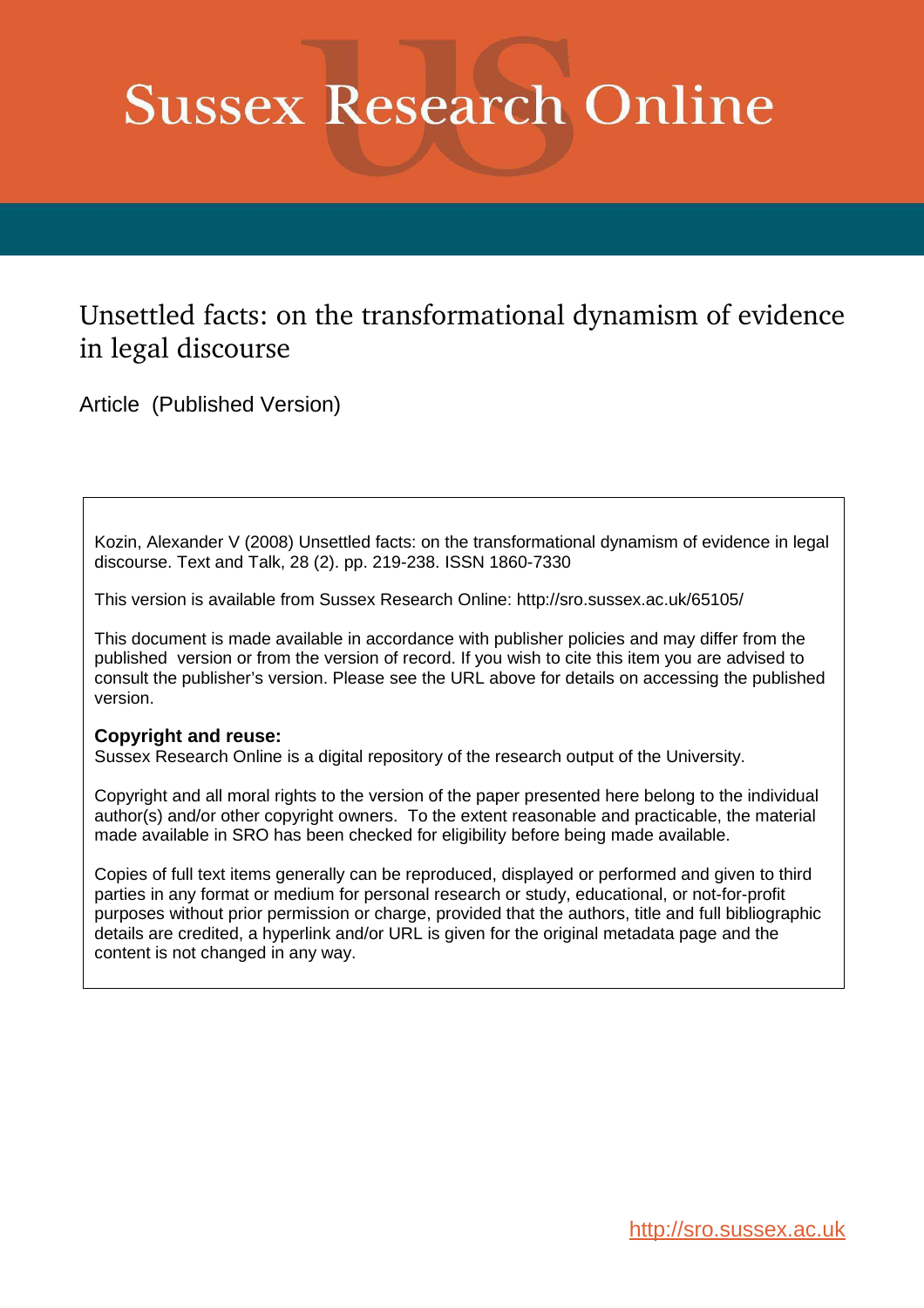## Unsettled facts: On the transformational dynamism of evidence in legal discourse

ALEXANDER V. KOZIN

#### Abstract

In this article I conduct an examination of discursive identity of a legal 'object' in the course of its treatment by various figures in the legal process. The need for this examination arises from a widespread concern about the effects of creating 'records', i.e., transforming spoken discourse by way of documentation into 'evidence'. After a brief review of the current discussion about this phenomenon, I argue that the identity of textualized evidence is upheld by way of references to other texts, all of which create a field of signification within which an object under discussion (evidence) shows different facets without however losing its identity. In order to support my argument,  $I$  offer an analysis of ethnographic data pertaining to a specific criminal case. My objective for the analysis is to trace the status of a specific discursive identity after its enunciation during an attorney–client conference. My findings indicate that textualization should be understood not as a form of fixity for discourse, but rather as semantic pivot that provides for different 'argumentation figures' within the referential grid of the legal case.

Keywords: discursive identity; legal discourse; textualization; transformation; figure; arguable.

#### 1. Introduction

This article concerns itself with the question of textualization in legal discourse. More specifically, it examines the ongoing treatment of some previously textualized evidentiary discourse by various legal figures. There has been a widespread and ongoing concern among many scholars who suggest that legal professionals intrinsically possess and regularly exercise interactional control over their clients, sometimes to the detriment of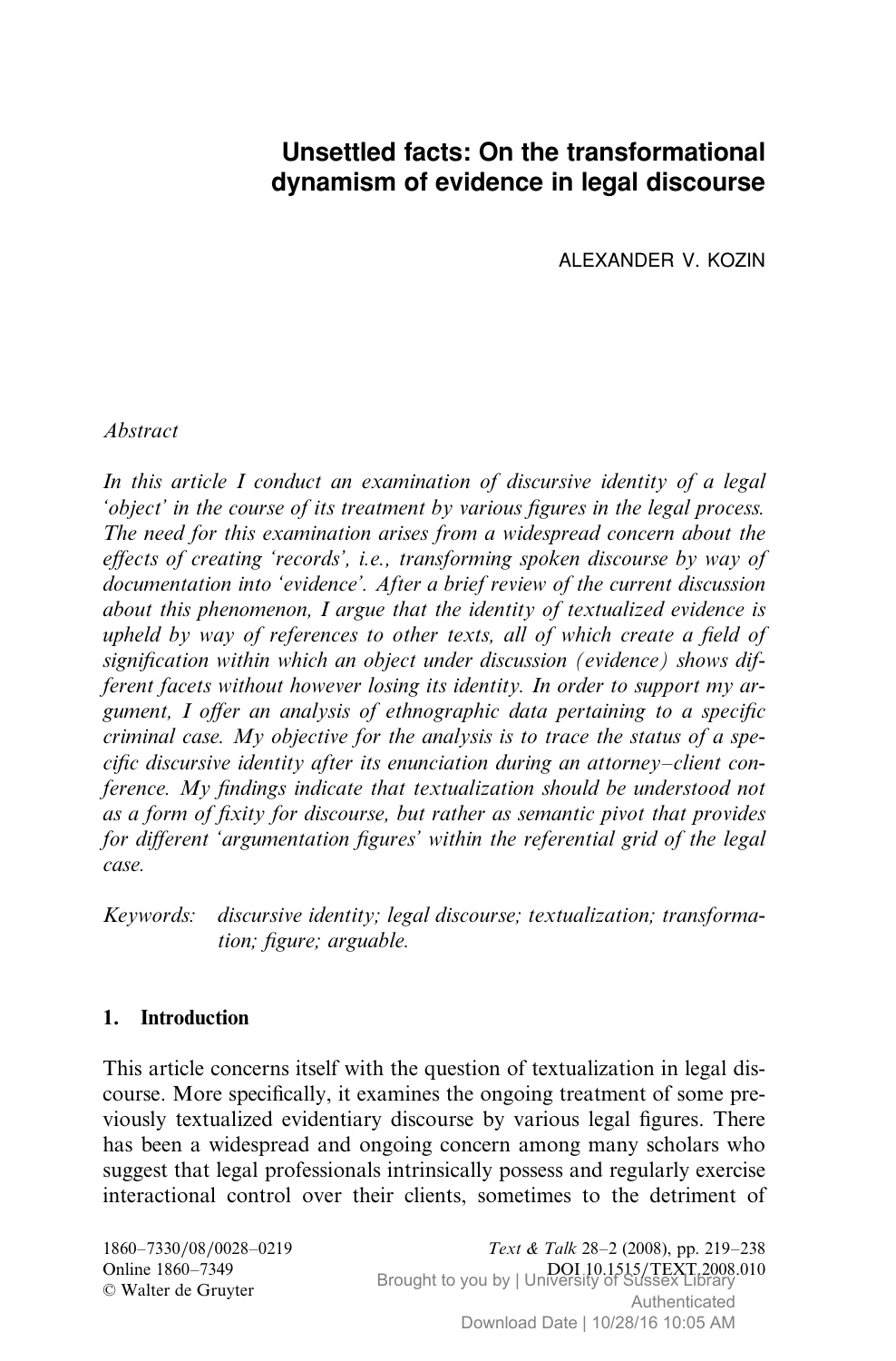adequate and effective service (Hosticka 1979; Cain 1983; Bogoch 1994). Control in interaction can manifest itself in a variety of ways, one of them being the activity of creating 'records', i.e., transforming spoken discourse that belongs to a nonprofessional, i.e., the client, and, by default, the realm of the ordinary and mundane, in accordance with the institutional rules of documentation (Garfinkel 1967; Benson and Drew 1978; Atkinson and Drew 1979; Travers 1997; Lynch 1999, 2002). For legal research, the common problem with textualized appearances lies in 'the reduction of facts to law' (Stygall 1994: 88).

It has been further argued that in the course of the talk-to-text transformation legal documents would acquire the character of evidence by virtue of the transformation itself. Empirical studies that focus on the activities of documentation show the capacity of record making to shape, reshape, and thus alter oral discourse by way of literalizing its 'core' for specific purposes of the legal establishment (Lemert 1969; Raffel 1979; Goodrich 1984; Jönsson and Linell 1991; Linell 1998). Upon closer scrutiny of these and other sources, it becomes clear that the apparent problem with documenting activity of law is informed by two co-dependent assumptions: (i) transfer from one communication medium to another, from one speaker to another, from one discourse to another, and from one situational task to another, implying (ii) the finite separation of the original discourse from its 'record'. In other words, it is assumed that, in its documented form, i.e., a written statement or a deposition, the defendant's narrative is going to differ radically from its point of origin, an oral recital of facts. Moreover, in order for a fact of life to become a 'legal fact', it must be pre-separated from the point of its origin. Secondly and co-extensively, for the 'record' to count as a fact, it must be fixed in the legal discourse as if it were the original.

I focus the present study on the aforementioned second assumption. At issue is the proposition that once in-text, discourse creates a singularity of meaning, which, from that moment on, allows legal professionals to refer to it as 'the same matter'. Since the process of documenting not only makes discourse appear factual, but also objectifies it, I would like to approach documented facts, commonly known as evidence, as 'objects of discourse' or 'discursive objects'. Short of challenging the idea of fixity per se, I would like to question the association between the documented statement and its identity. Once disclosed, this association would become indicative of the structure of a particular legal fact, or evidence; hence the question for this examination becomes: How is factual identity constituted in legal records?

The question receives diverse elaborations in recent critical examinations of discourse formation. For example, Gilles Deleuze proposes that,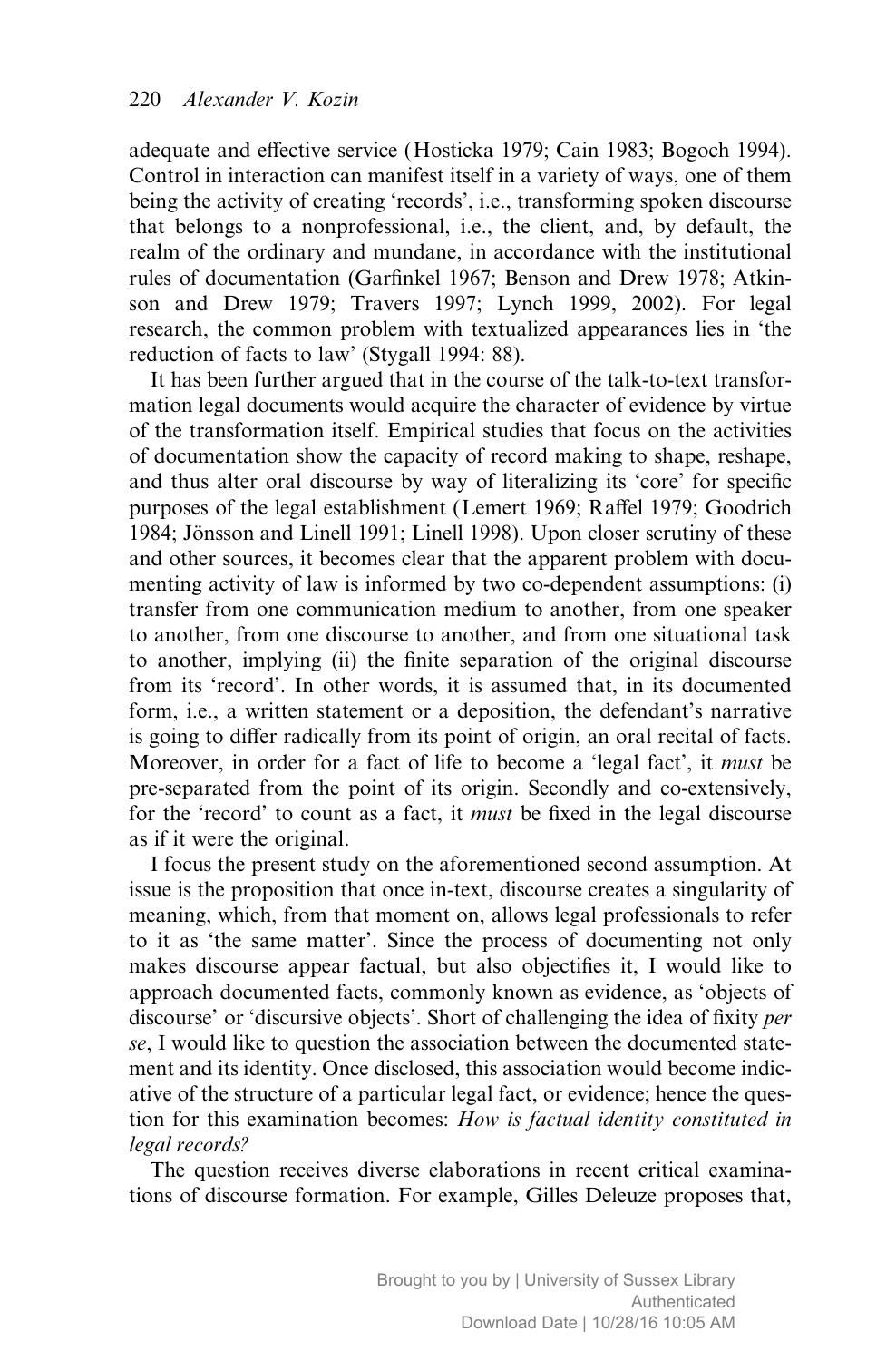in discourse, an object functions as a *virtual* object and, as such, it is always necessarily partial (1968). One part remains fixed in a particular discourse while the other is open to further signification. This structure is unsettled as it creates a conflict between the place of fixation and the space of signification. The conflict brings about 'an impression of *reality*' (Deleuze 1968: 101; italics in original). In legal discourse, documented texts tend to promote this very impression. Not only do they archive 'facts' following prescribed legal formats, their key purpose is to make these facts 'come alive', i.e., perform themselves whether in front of the jury or the judge (Matoesian 2001: 105). Thus, a second question follows: How can we understand archived facts from the perspective of the above theoretical standpoint?

#### 2. Evidence as an object of discourse

Following the theoretical discussion from the previous section, an object of discourse should be understood not as the same matter, but as a matter-in-becoming, which continues its dynamism from within the place of fixation. In turn, on the basis of this conceptualization, we can conceive of the matter-in-becoming as an object of discourse that is capable of transcending its original form and thereby 'appearing' in talk or in text, respectively. Matoesian (2000: 88) calls this capacity for the evidential source to enter and leave different media through the intertextual connection 'production media'. Although helpful in showing how intertextuality generates competing versions of the apparently same event, the notion of 'production media' seems to concern itself with the ambiguous side of the fixed object only. With this concern it complements the research on the 'career' of a legal statement, which is primarily focused on the definitive side of the transformational process. By focusing on either polarity—ambiguity and definiteness—in a manner of separation, neither approach is capable of clarifying the possibility that both outcomes can be affected simultaneously. Adopting the latter perspective I propose to investigate interactional processes and communicative conditions that allow for an object to appear as both 'fixed', i.e., count as an established fact, and at the same time retain its dynamism. With this dual focus, we should reformulate the previously posed question in the following manner: How can a documented fact both be and become, at the same time?

In order to conceive of identity in difference, I would like to focus on the concept of cohesion. Cohesion can be defined as a set of resources that allows discourse to 'transcend grammatical structure' (Halliday 1994: 309). Thus defined, cohesion helps trace the identity of an object in the process of its becoming, i.e., as it takes place in a specific space of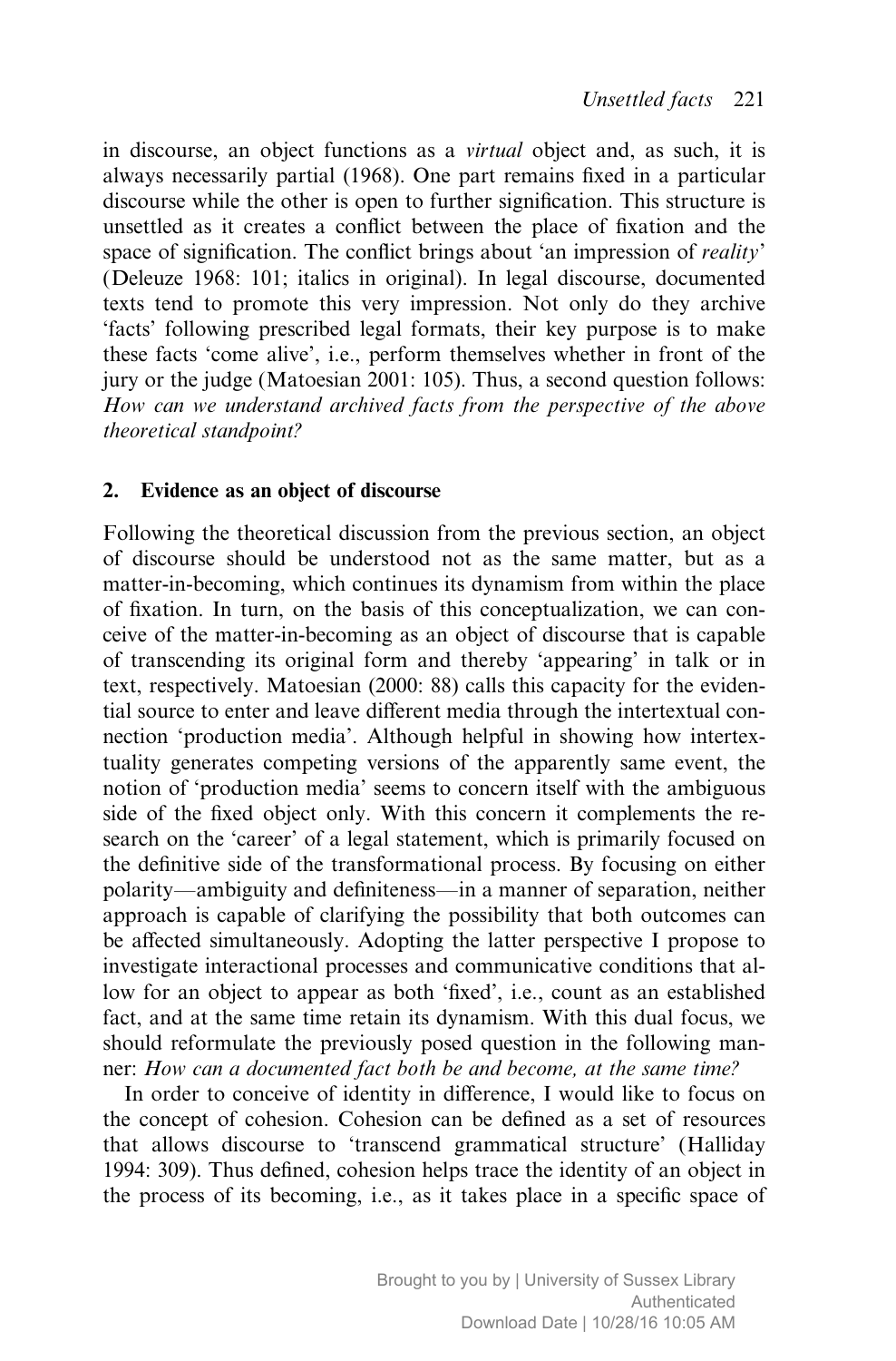signification. Importantly, the space of signification is not a context, nor is it a sum of manifest entities. Rather, it is a set of conditions that allow for carrying out meaningful attributions. Those are always discourse and task specific. Their specificity is influenced by a particular setting; in turn, the setting shows itself in the means of its unfolding. For an object-inbecoming to continue, it must invariably engage three co-extensive levels: grammatical, semantic, and pragmatic. The relationship between the three levels should not be presumed; rather, it manifests itself in certain discourse markers, such as the article, conjunction, pronouns, syntactic position, and synonymy, among others (Schiffrin 1987). Those and other means 'signal' the degree of sameness and difference, which is sufficiently subtle to create ambiguity and, at the same time, sufficiently definite to allow an interlocutor to understand the sameness of the object under discussion (Kartunnen 1968; Chafe 1976; Hawkins 1978; Du Bois 1980). The constitutive features of cohesion point to the bipolar structure of the discursive object: for an object of discourse, ambiguity resides on the other side of definiteness (He 2001; Gotti 2005). This is to say that ambiguity differs from nondefiniteness not as its opposite, the lack of definitiveness, but because it performs a different communicative function (Schegloff 1984). More specifically, while definiteness comes about as a result of utilizing certain means of explication, ambiguity provides the space for further explication. Therefore, the relationship between definiteness and ambiguity is not that of subordination but that of co-determination.<sup>1</sup> On the level of interaction, cohesion must be performed by way of topical alignment (Clayman 1992; Pomerantz 1984). The key resource of alignment is formulation (Drew and Holt 1998; Pomerantz 1986). It is this resource that forms the focal point of my attention in the subsequent analysis. I preview the analysis with a brief description of the ethnographic site. I also elaborate on the issues of data collection and presentation.

#### 3. 'A bunch of good for nothing rifles'

The present investigation is limited to one oral excerpt and several written excerpts from a specific case, the data for which was collected during extensive ethnographic fieldwork in a private law firm, 'Dorman, Tucker and Tucker', located in a small town in one of the Great Plains states during two consecutive summers, in 2003 and 2004.<sup>2</sup> At the time, the firm consisted of three partners: Jack Dorman, my principal informant, and Tom and Frank Tucker, the firm's original founders.<sup>3</sup> Jack was the attorney whom I shadowed for the duration of my fieldwork. The firm's emphasis was family law: divorce and child custody cases comprised over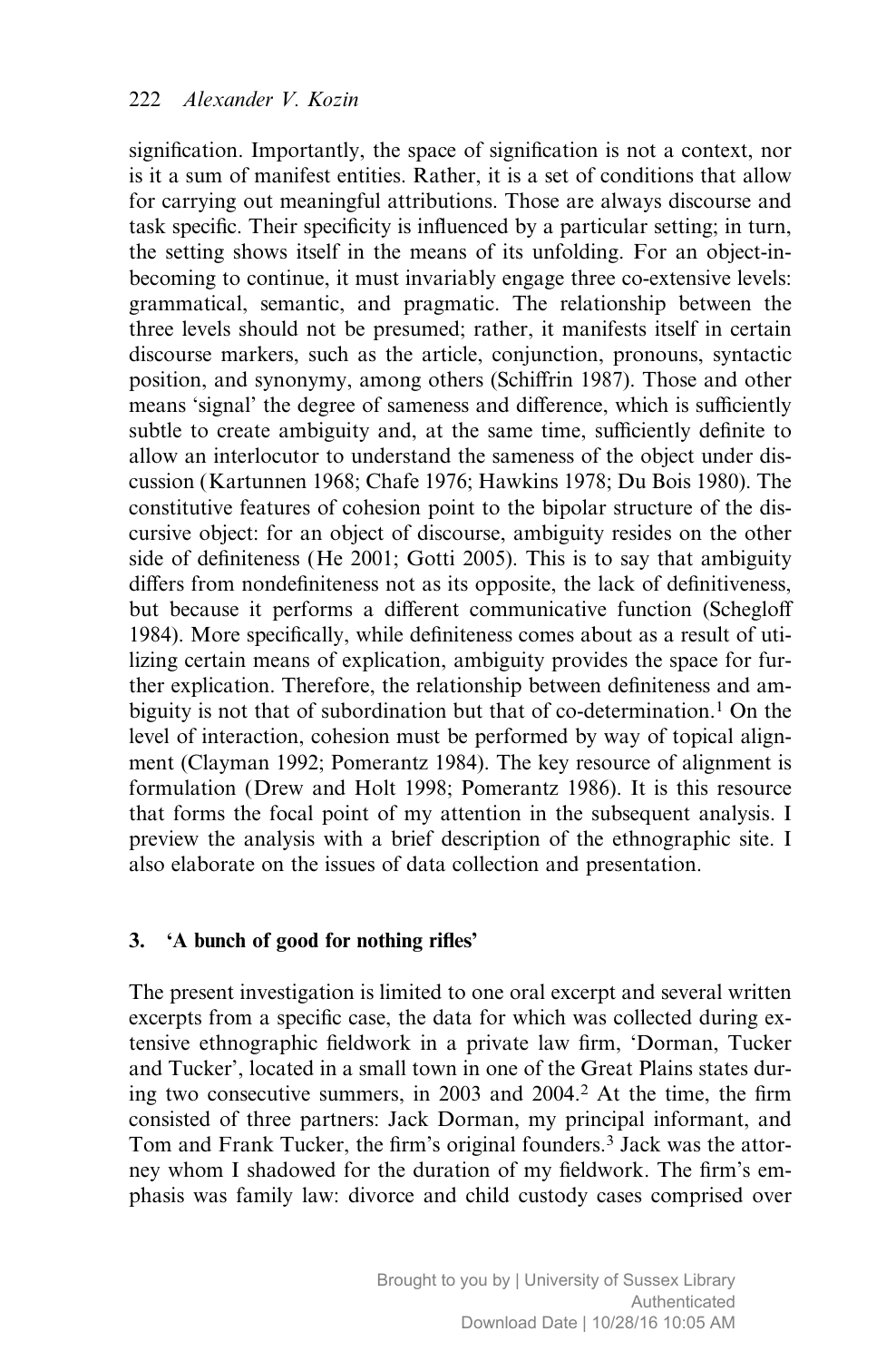70% of the practice's earnings. Insurance and worker's compensation presented another lucrative category. In contrast to the civil caseload, criminal cases in the firm appeared on occasion and, in Jack's own words, were there 'to fill the gap'. Among those fillers, there were many misdemeanor cases, such as DUI (driving under the influence), simple assault, and small theft, with an occasional felony, such as grand theft, aggravated assault, rape, and manslaughter. The original focus of my research was criminal casework; more specifically, I was interested in the relationship between the pre-trial practices and activities that counted as preparatory for the criminal case and the ways they helped present the case at the trial stage. It was this interest that prompted Jack to invite me to the local jail for 'a talk with the biggest criminal on the Federal plate'.

The case in question had been under investigation for two years. Jack's client was charged with 'conspiracy, use of a communication facility in causing or facilitating the commission of a felony under the controlled substance act', and a number of minor violations. This is to say that he ran a small drug gang of low paid 'mules' and distributors. Incarcerated at the time of my visit, Dane, the defendant, was facing the sentencing. About a month before the visit, in the face of the overwhelming evidence from the US Attorney, Dane agreed to a plea bargain. The terms and the conditions of the plea bargain agreement required that he disclose the names and criminal actions of his accomplices, i.e., that he become a witness for the prosecution. In exchange for his cooperation, the federal government promised that his sentencing would be cut in half. The number of years to be reduced depended on the calculations made by the probation officer for the federal judge in accordance with the Federal Sentencing Guidelines in the Presentence Report. The purpose of the meeting with Dane in jail was to discuss the report. The report had been sent to Dane in advance, together with Jack's letter, which explained some of the technicalities, including those concerning the upcoming sentencing. On the designated day, Jack and I walked over to the county jail. The meeting took place in the jail's 'library'. The discussion lasted approximately forty minutes. I recorded parts of the interaction. In addition, I took extensive notes. The excerpt below is a transcript based on both sources of data. It begins several minutes into the conversation. The ethnographic bias for this examination prompts me to use the conference as an entry point into the discussion. Documented excerpts from the case file constitute additional sources of data for the subsequent analysis. The use of a single case points to the indicative rather than definitive spirit of this study. The transcription below is designed in the manner of the theatrical script, as a dialogue, where the speakers' names precede the utterances (Jack is designated as 'J' and Dane as 'D').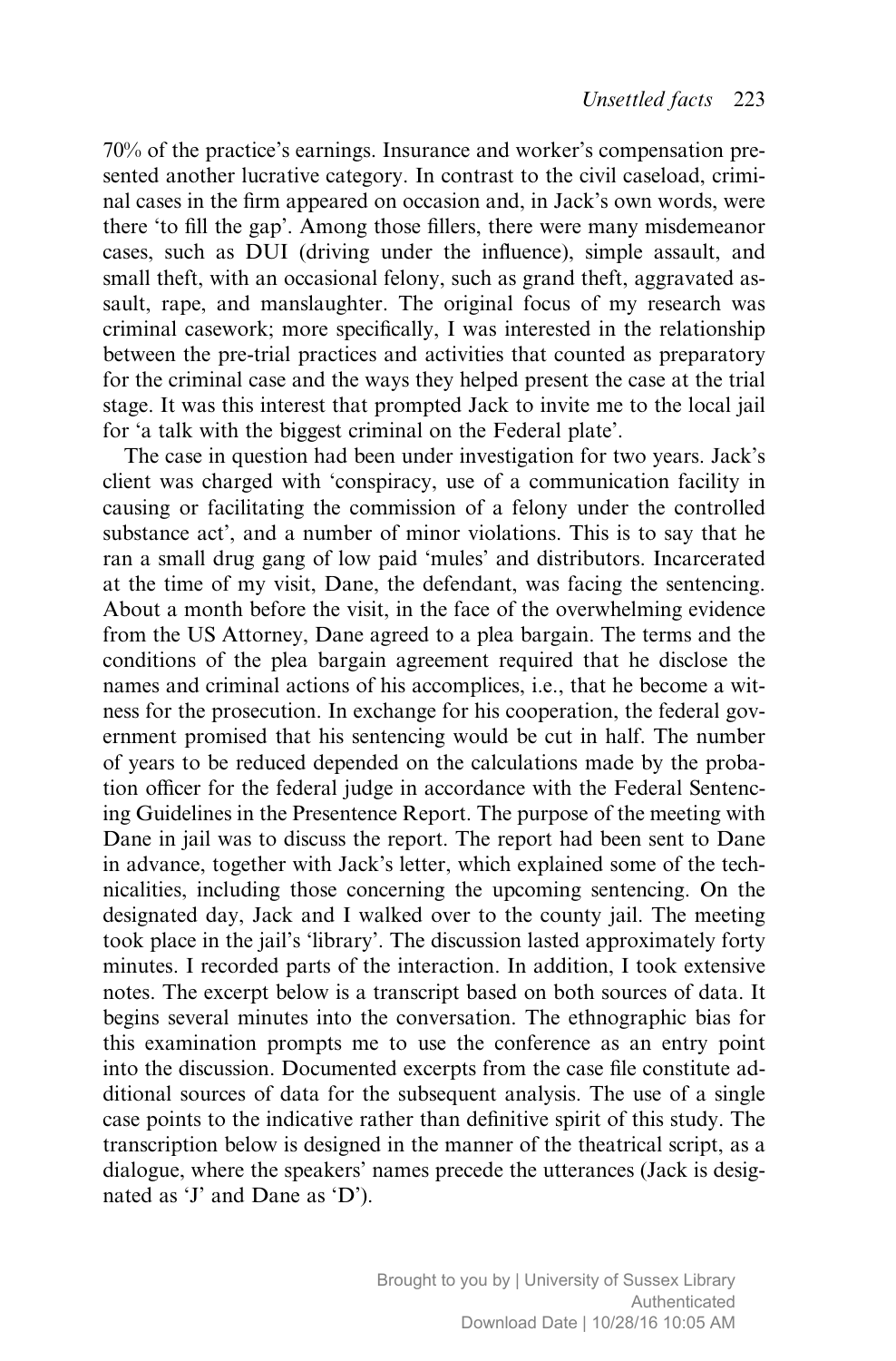| (1)                  |                |                                                                    |
|----------------------|----------------|--------------------------------------------------------------------|
| 1                    | $\mathbf{J}$ : | So, as you can see, rule 35 will put you in the 27–32              |
| $\overline{c}$       |                | month bracket. I know. I know, but that was                        |
| 3                    |                | the plea-bargain agreement                                         |
|                      |                | [a few minutes later].                                             |
| $\overline{4}$       |                | So, you are getting 27 to 32 years.                                |
| 5                    | $D$ :          | What was did you just say? 27 to 32 years. You must                |
| 6                    |                | be joking. Is it a joke? I hope not. Do you even know              |
| $\overline{7}$       |                | who I am? I am a nark. <sup>4</sup> Do you even understand what it |
| 8                    |                | means for a fucking nark to be in a maximum-security               |
| 9                    |                | prison for 20 years. I will croak in the fucking prison.           |
| 10                   |                | I will be in the same outfit as murderers and rapists and          |
| 11                   |                | sadists. I will have to fight for my life every single day.        |
| 12                   |                | My ass is grass, pal!                                              |
| 13                   | J:             | I understand that it is a disability; it will put you              |
| 14                   |                | in a situation. But you will be able to deal with it.              |
| 15                   |                | Besides, as I told you, you will not get that sentence.            |
| 16                   |                | You cooperated, so they will cut it in half. You will              |
| 17                   |                | be out sooner than you think.'                                     |
|                      |                | [ten minutes later]                                                |
| 18                   | D:             | But you told me that I would get five to seven years.              |
| 19                   | J:             | It appeared that way first but that's what happened.               |
| 20                   |                | Look. They added a couple of levels: you were                      |
| 21                   |                | on an unsupervised probation for some DUI misdemeanor              |
| 22                   |                | and that upped your sentence by two levels.                        |
| 23                   | D:             | So, I am getting four years of hard labor for                      |
| 24                   |                | a fucking misdemeanor!                                             |
| 25                   | J:             | Then. Here. See? You had possession of                             |
| $26 \rightarrow$     |                | illegal weapons.                                                   |
| $27 \rightarrow$     | D:             | But they were fucking BB guns. A .22 and a .35!                    |
| 28                   |                | I took them with me to shoot some damn prairie dogs.               |
| 29                   |                | They were there in the trunk, and I told the cops                  |
| 30                   |                | when they pulled me over in Leams that they were                   |
| 31                   |                | right there in the fucking trunk. I didn't hide nothing.           |
|                      |                | [five minute pause, attorney looking through the file]             |
| 32                   | J:             | Okay, that's good, and that's what we need to                      |
| 33                   |                | talk about today. I will file an objection,                        |
| 34                   |                | and we are going to say that you had them rifles                   |
| 35                   |                | to shoot prairie dogs, right? And that it wasn't like              |
| $36 \rightarrow$     |                | a GUN gun but a bunch of good for nothing rifles.                  |
| $37 \rightarrow D$ : |                | And they never found a handgun on me.                              |
| 38                   |                | They pulled me over, and they searched the car,                    |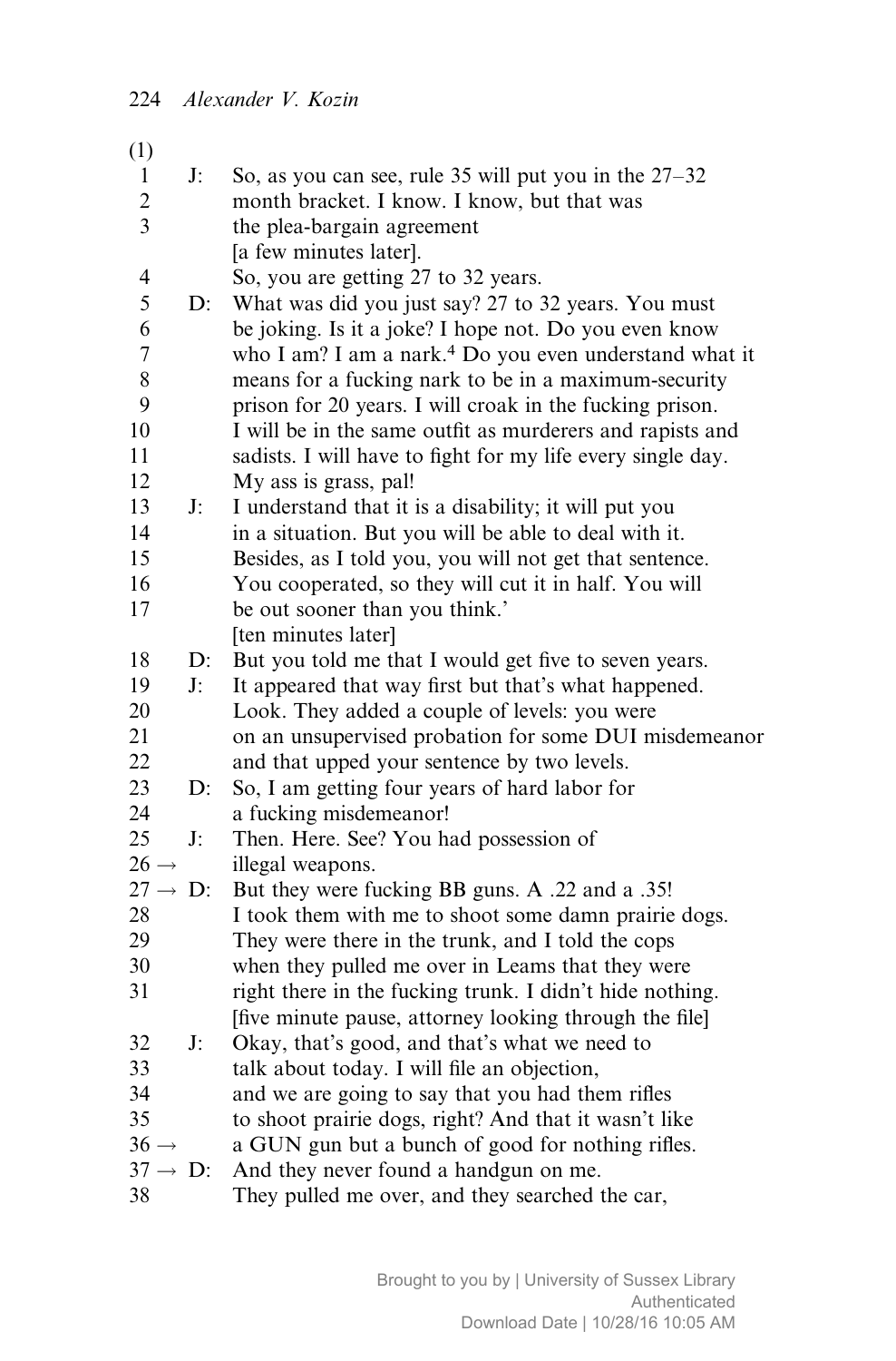| 39<br>40 |       | and they found nothing. They took me to the station<br>and they found zippo in my house later. |
|----------|-------|------------------------------------------------------------------------------------------------|
| 41       | J:    | Okay. Then, we are going to say that you showed                                                |
| 42       |       | good on these accusations and they need                                                        |
| 43       |       | to ease off your back a little.                                                                |
| 44       | $D$ : | Fifteen years. I will croak in prison then, should                                             |
| 45       |       | have told the Feds nothing. I should have kept quiet                                           |
| 46       |       | and stay out of this plea-bargaining shit! I should have                                       |
| 47       |       | taken it to the fucking trial.                                                                 |

There are several discursive objects generated by this account. Due to space constraints, I would like to focus on only one of them, which was introduced by the attorney as 'illegal weapons' (line 26). The item 'weapons' entered the interaction in the oral mode as it was enunciated by the attorney. Grammatically, it was given in the nominal form, as a substantive. This way of appearance is not accidental: according to Komter (2006), the nominal form is common if not preferential for the legal discourse because it reflects the nominalization of criminal charges in criminal codes and statutes. Coinciding with the act of enunciation is the act of pointing to the legal document that 'housed' the object. The referenced text was a copy of the Presentence Report compiled by the probation officer for all the parties ( judge, prosecutor, and defense ensemble). The purpose of the document is to prepare the federal defendant, who chose to plead guilty to the precalculated sentence. In addition to other functions (profiling the defendant), the document is designed to present the charges as well as various circumstances that aggravate or mitigate these charges. A formula from the Federal Sentencing Guidelines is applied to the calculations to designate a certain level that would give the judge a range of sentencing options. The place in the report that references the item 'illegal weapons' dealt with the aggravating circumstance which, as the attorney explained earlier, increased the sentencing brackets by two levels. We might say then that the object came into the Presentence Report and then into the attorney's discourse linked to the legal rule. In turn, the use of a rule has to satisfy a particular pragmatic force (Conley and O'Barr 1990).

In the legal context this force is stated explicitly; it is inscribed in the very word that designates the initiative by the court against the citizen: 'a public complaint' (Drew and Holt 1988). The complaint against Dane Savery in regard to his illegal activities was stipulated by the following rule: 'Pursuant to USSG §2D1.1(b)(1), if a dangerous weapon (including a firearm) was possessed, increase by 2 levels. The defendant possessed and transported firearms during drug transactions.' In this statement we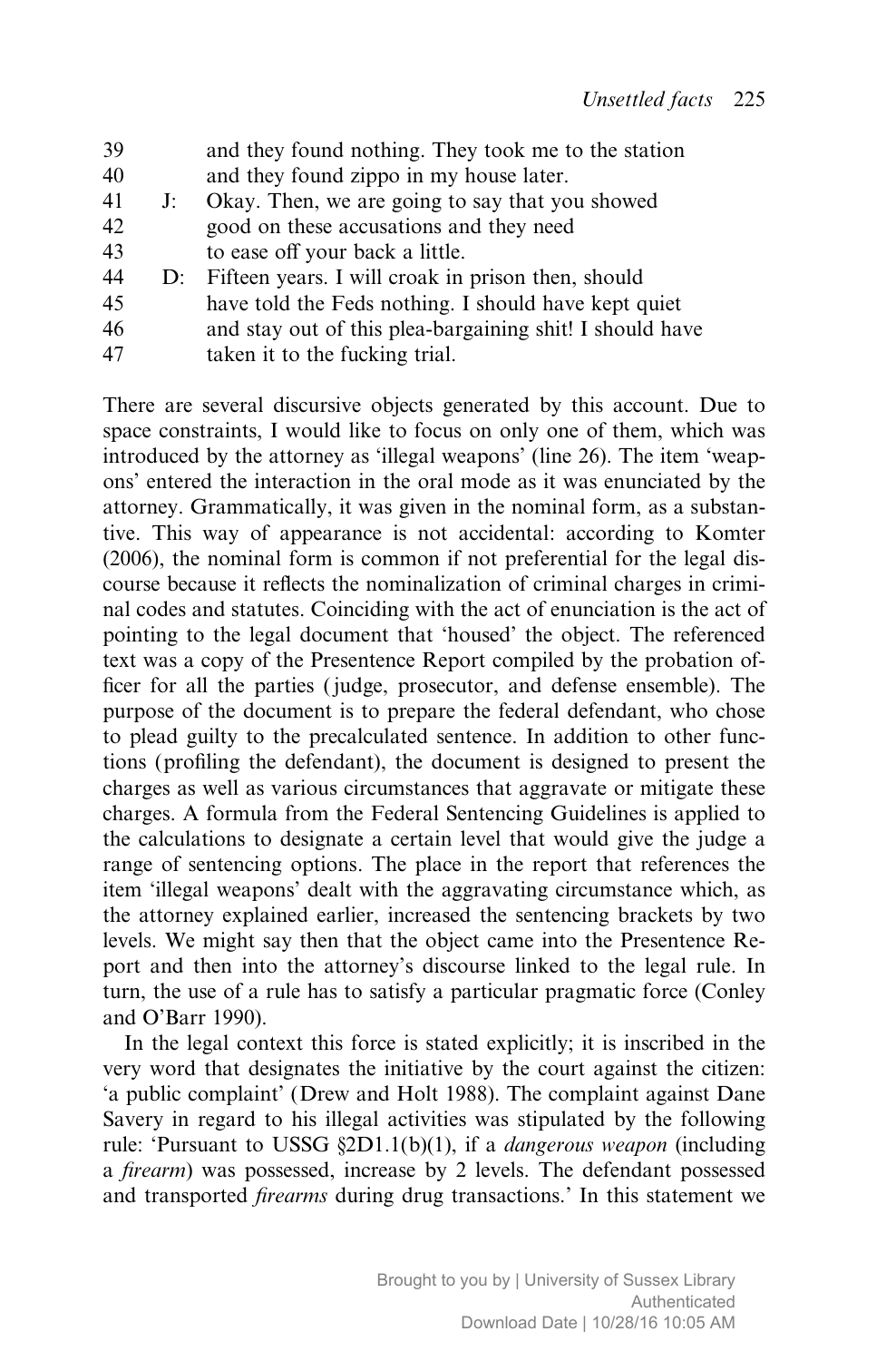find a split identity that precedes the attorney's 'illegal weapons'—'a dangerous weapon' and a 'firearm'. We might say then that it was the latter identity that was 'fixed' as a result of the talk-to-talk transformation. It was 'fixed' in text grammatically as an object, syntactically as a subjectobject, semantically as a 'projectile weapon', and pragmatically as an account in support of the legal rule (i.e., 'The defendant possessed . . .'). The textualization of this identity engages the operation of connecting the ordinary (a person in possession of a weapon) to the legal (possession of a firearm during drug transaction, an illegal activity) realms. With this transformation, the gun indeed becomes 'an illegal weapon'. Let us look at the original transformative path as it took place in the police report:

(2)

| 1                | $\lceil \dots \rceil$ after the truck pulled over, a man jumped out and |
|------------------|-------------------------------------------------------------------------|
|                  | started running  I called for a back-up and pursued the                 |
| 3                | person on feet. When I caught up with him, I commanded                  |
| 4                | him to drop on the ground and show me his hands.                        |
| 5                | The person on the ground identified himself as Dane Savery              |
| 6                | [] When we searched the truck, we found small amounts of                |
| 7                | Cannabis and methamphetamine. In the trunk, I discovered                |
| $8 \rightarrow$  | two rifles, 22. Winchester and 35. Browning.                            |
| $9 \rightarrow$  | The chambers of both weapons were empty.                                |
| 10               | Also, in the trunk I found two unopened boxes                           |
| $11 \rightarrow$ | with cartridges, one for each firearm $[\dots]$                         |
| 12               | As a result of my field investigation, I charged Savery                 |
| 13               | with possession of illegal substance, read him his rights               |
| 14               | and arrested him $[\dots]$                                              |
|                  |                                                                         |

This report does not only constitute the original document that captured the item 'weapons' and 'firearms' for the first time, it also establishes the pattern of transformation of the ordinary term 'rifle' through a concretization (minimization) of the kind of rifles into technical terms (line 8), 'weapons' and 'firearm' (line 9 and line 11, respectively). In their actions—searching the vehicle and confiscating the weapons—the police were mindful of Rule 104, Article 1 of the US Criminal Code 'Rules of Evidence'. Importantly and in accordance with the rule, the mentions of the weapons at this point are not thematized in terms of their legality (as they were not used by the defendant and were legal to possess due to their small caliber, which excluded them from the list of licensed weapons), but are noted in the prospective sense, as a possibly illegal item. The arrest was committed on the basis of 'possession of illegal substance', not 'illegal weapons'. In this regard, Martinez (2006) is helpful in showing how the interrelationship between the rules, the texts, and the activities of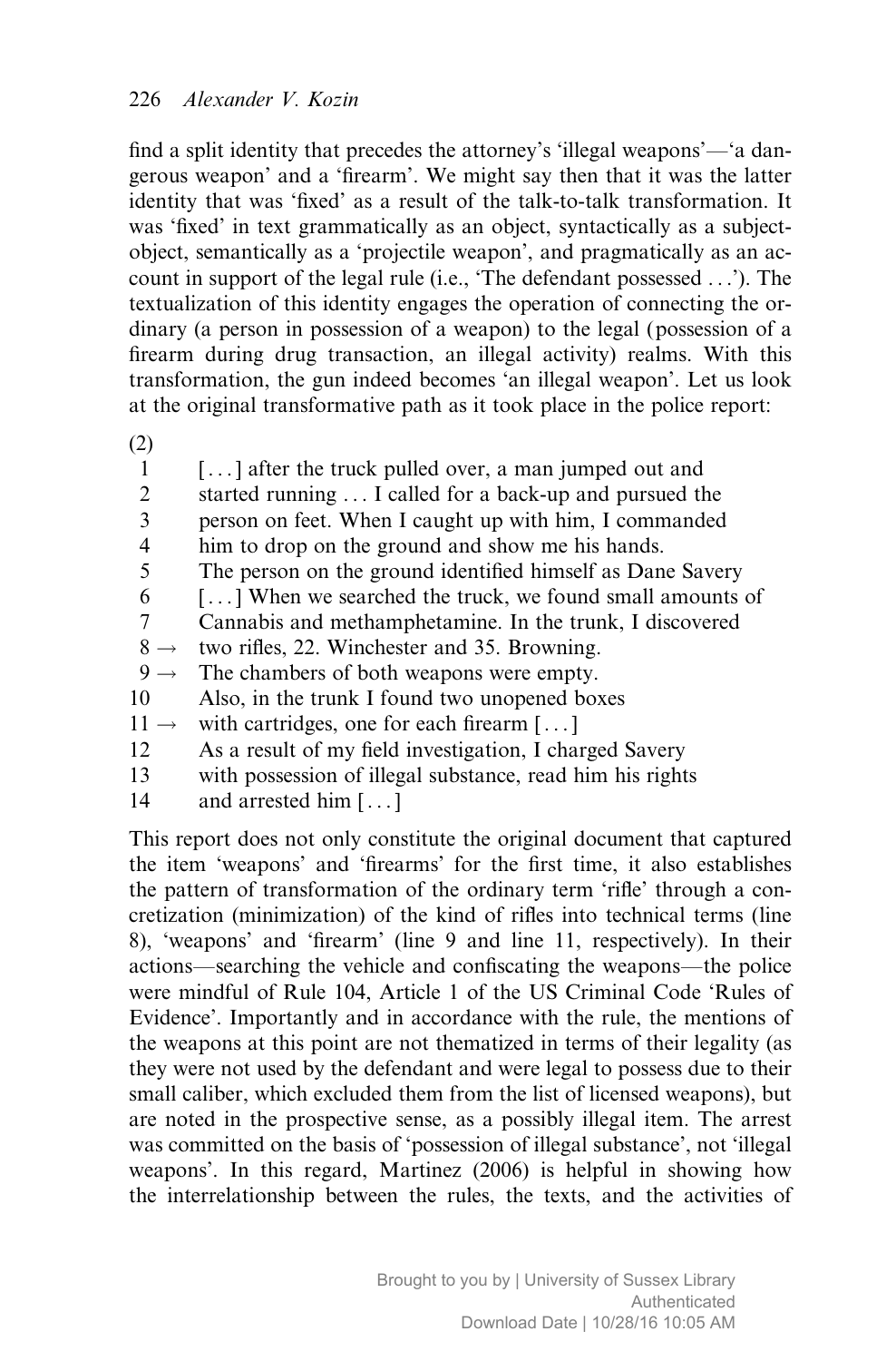collecting evidence creates a complicated environment that allows some oral discourse (e.g., witness testimony) to become a case-relevant object of law by way of fixing it in a specific documented form.

By returning to the replica of this form, the attorney 'unfixes' it, without removing it from the legal discourse altogether (which he could have done by starting a general discussion of different types of weapons and their usefulness in hunting different kinds of game; instead, he 'sets the fixed identity in motion'). Let us examine now how 'the unfixing' is made possible. First, the attorney reformulates the textualized object by giving it a somewhat altered form; he substitutes the 'dangerous' for 'illegal'. The point of institutional reformulation is to create a device 'through which a practice is mobilized by participants in a given interaction' (Drew 2003: 296). In other words, the reformulation provides a summary of the previous discourse in terms of another discourse that pursues a specific purpose. In this case, the purpose of the summarized term 'illegal weapons' is to provide an account for the defendant's accusation. The lexical choice of the modifier 'illegal' connotes a degree of ambiguity: to simply claim that something is illegal is only to claim that something could be subjected to law. The pluralization of 'weapons' reinforces ambiguity by endowing the object with volume and consistency of a generic item.

It is to that identity that Dane responds with his own formulation: 'fucking BB Guns. A .22 and a .35' (Example [1], line 27). With his response, he turns down the attorney's use of the legal term for a much more potent colloquial expression. On a formal level, he also rejects both the identity offered by the attorney and the fixed textual identity. However, we cannot say that Dane's act of reformulation managed to remove the object under discussion from the legal space of signification. By his own admission, Dane had indeed read Jack's letter of 19 June 2003. The letter contained the following formulation: 'We have only 10 days from the date we received the Report (June 18), to file objections to this. Call me as soon as you can.' In addition, the letter included a detailed explanation of the reasons given by the probation officer for several increases up to Sentencing Level 35. The one concerning the illegal weapons was described by the attorney as follows: 'You also received a level 2 for the use of a gun in the matter.' Thus, the documents received by Dane prior to the conference and apparently examined by him offered him a choice of the three co-determining terms: 'dangerous weapons' and 'firearms', as stated in the Presentence Report, and 'gun', as stated in the attorney's letter. However, in his response, Dane deployed 'fucking BB guns. A .22 and a  $.35'$ . By not repeating the term-in-text, but proffering his own term, unsurprisingly. Dane disaffiliates from the probation officer and somewhat affiliates with Jack, whose semi-formal formulation of 'guns' gives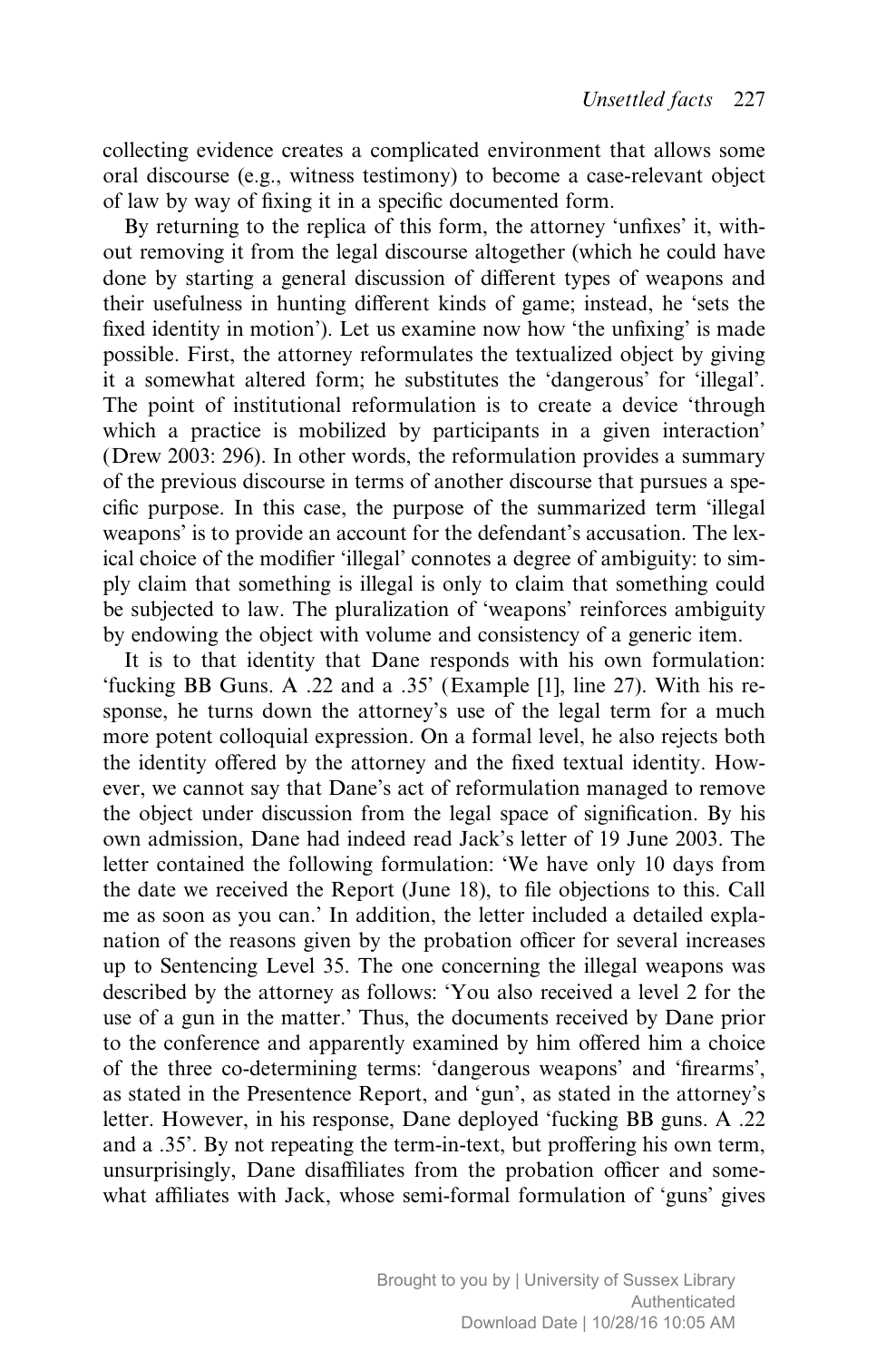Dane a 'lead' to his own expression. In it, Dane manages to downgrade the legal term 'weapons' to the mundane 'guns', thus challenging the relevance of the term 'weapons' as a term contextualized in law. His further description of the guns in the context of their caliber and intended use ('shooting prairie dogs') formulates the challenge in positive terms as an intention to 'legitimize' the identity of 'guns' on the grounds of 'common sense'. Collaborating in 'close proximity' helps Dane and his attorney make a selection of the 'right' kind of information for its subsequent reformulation in what appears to be 'direct evidence' (Sarangi 1998: 263).

The next reformulation comes immediately after and belongs to the attorney: 'them rifles ... not like a GUN gun ... a bunch of good for nothing rifles' (Example [1], lines 34–36). The reformulation is given as a lateral repeat of the defendant's downgrade; however, its form exhibits some difference. The phrasing of 'good for nothing rifles' presents specific guns as a general category of 'rifles'. Although ostensibly a 'weapon', 'rifle' is a category that does not usually include handguns, or automatic weapons. Rifles are used for hunting; so, they can be just rifles. Therefore, following the trajectory of the client's reformulation, in his own reformulation, the attorney signals his acceptance of the defendant's downgrade as the primary reason for the subsequent legal action: 'I will file an objection'. With this act, the item 'rifles' is set to be transposed back into the properly legal realm as a legal arguable. Dane's clarifying interjection at this point is important for the collaborative nature of the identity construction: 'And they never found a handgun on me' (Example [1], line 25). In this formulation, Dane clearly denies the existence of one type of illegal weapon, while admitting to the other identified by the attorney as 'a bunch of good for nothing rifles.' Note, in this connection, the purposefully ambiguous phrasing of Jack's promise that follows: 'Then, we are going to say that you showed good on these accusations and they need to ease off your back a little.' (Example [1], lines 41–43). The guns are no longer in discourse; instead, the attorney refers to the overreaching pragmatic act, 'accusations'. The phrasing is not just ambiguous but idiomatic ('ease off your back a little'). In their analysis of topic transitions in ordinary talk, Drew and Holt (1998) showed that the use of figures of speech functions as summaries and therefore transition points. Indeed, at the end of the above excerpt, after Jack's summary, the topic shifts to other matters (drugs and witnesses). The promised act finds its written match in the attorney's notes:

(3)

- $1 \rightarrow$  wants to argue 'illegal weapons'
- 2 also, the amounts
- 3 write letter to PA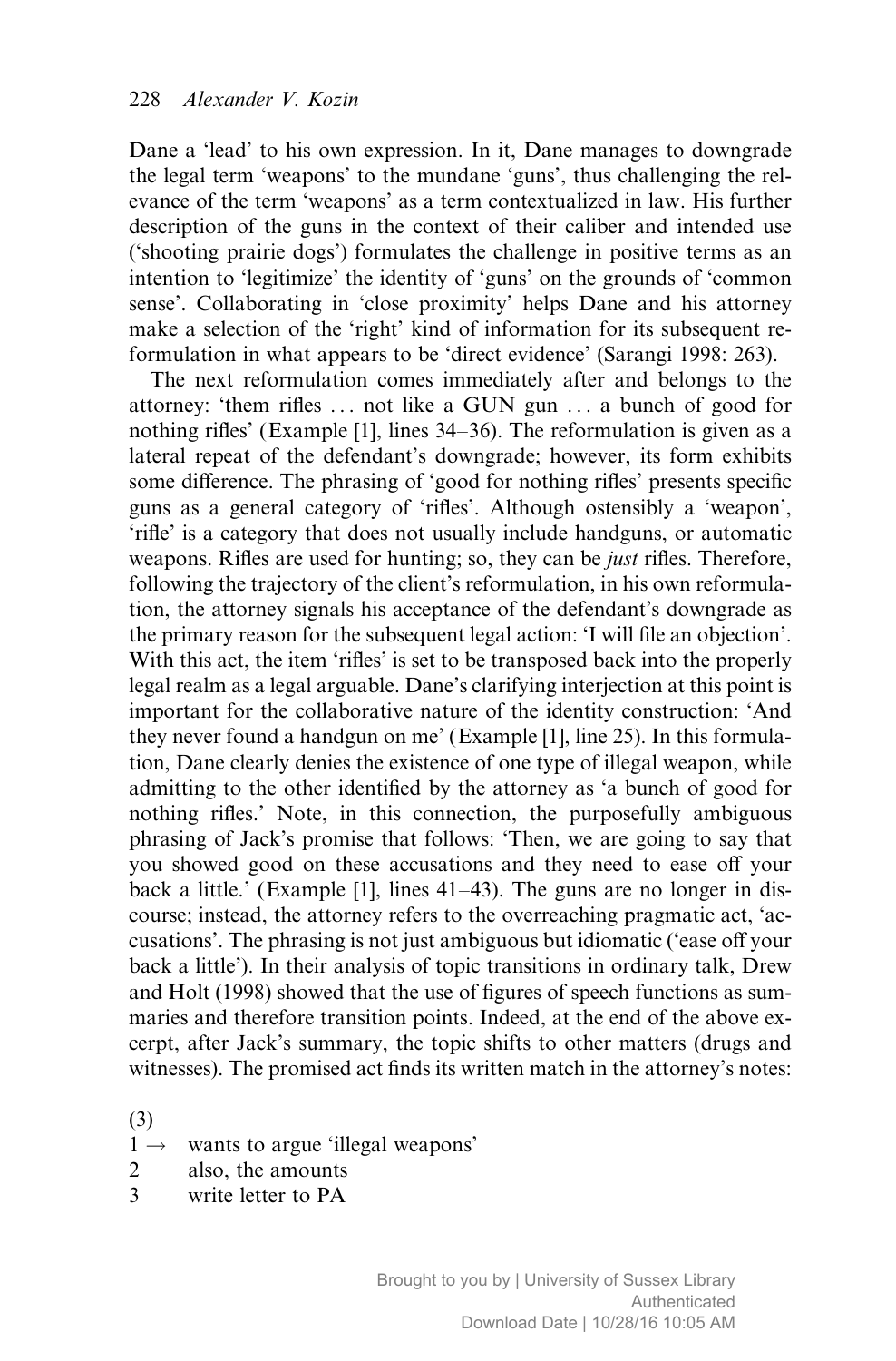Thus, in a highly economical, which is also to say, definitive, and at the same time ambiguous manner, the attorney transforms the content of the client's complaint by giving it a succinct formulation: 'illegal weapons' (line 1). It is worth noting that the attorney's written formulation is identical to his initial oral formulation. Scheffer  $(2006: 337)$  gives a detailed examination of the attorney's notebook to show that case making is essentially a process of selective binding of 'fresh talk' to 'gathered facts'. Below 'illegal weapons', he puts down 'the amounts' referring to the Federal Sentencing Guidelines that specify the quantity of the discovered drugs in terms of the brackets or the number of years of imprisonment. This relationship should give us the idea as to the relational identity, or the identity of one object being defined through the identity of another. The pragmatic force fills the semantic content with a purpose: the construction of the upcoming argument, as in the attorney's promise to Dane ('we will say'). By his promise, Jack intends to create an arguable that would reveal the identity of the 'illegal weapons' via its relation to another item, 'drugs'. It is then not the discursive object but the relation of one item to another that comes to serve as the 'arguable' in the attorney's correspondence. According to Coulter (1990), an arguable is a sequentially topicalized item of argumentation. For constructing his particular arguable, the attorney simultaneously employs several identities for the same object: the identity 'illegal weapons' as a shell, and the repeat on the downgrade originally given by the defendant, 'good for nothing rifles', as the implicature (Levinson 2000). The mode in which the attorney is going to carry out this transposition is writing, which meant another round of textualization. I preview its analysis with a short summary of the earlier findings.

#### 4. 'Firearm' and its doubles

Thus far, we have seen how, in a stepwise fashion, the defense attorney and his client topicalize an item extracted from the legal record and reformulate it several times, while the attorney is compressing it into a handwritten text, his notes. We have also seen that the object of discourse acquired several interrelated identities that entered into a competition with each other for impact in fulfilling a certain pragmatic task: present a most proper figure. By 'proper', I mean fitting to the purpose of the interaction (provide a response to the Presentence Report). From this perspective, discursive identity is pragmatic; it is a figure that, once placed within the legal discourse, functions as an 'arguable'. Therefore, the movement from an object identity to another object identity, from one item to another,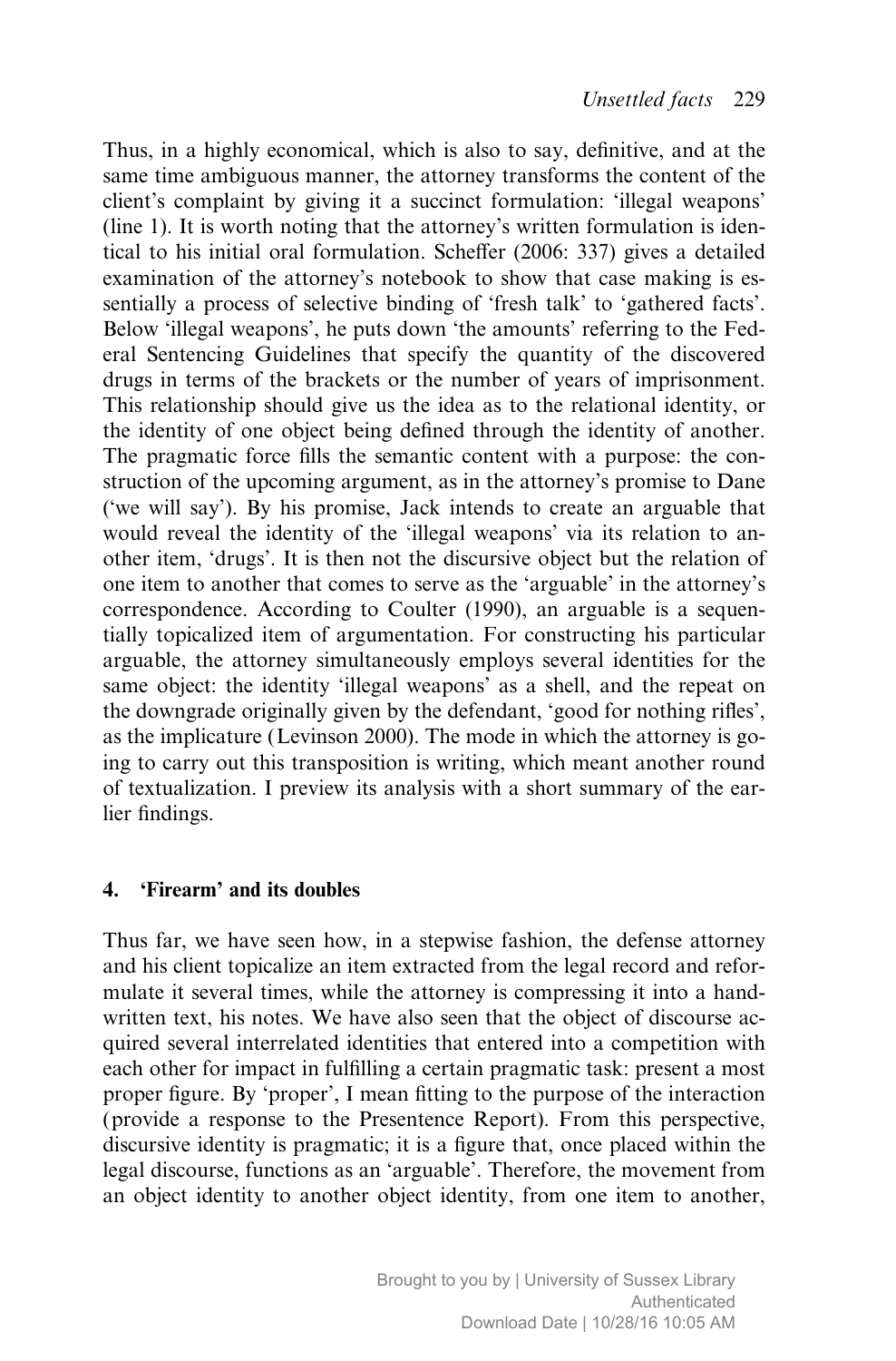designates the process of figuration, which is an interactional and communicative accomplishment of a particular pragmatic task. It is in this process then that I see an inherent dynamism of the discursive object in legal discourse. Importantly, no distance is covered by 'reidentifications'; only new figures and, therefore, new arguables are being made at the 'figurative pivot' (Holt and Drew 2005: 35). The next excerpt shows the resources employed as to turning the previous arguable 'a bunch of good for nothing riles' into the arguable 'The Defendant herein has always owned firearms.' It is not surprising then that we find this arguable in the attorney's Objection to Presentence Report, Paragraph 22:

(4)

- 1 Defendant objects to the 2 level increase for
- $2 \rightarrow$  possession of a firearm. Specifically,
- $3 \rightarrow$  FSG§2D1.1(b)(1) provides that 'If a
- 4 dangerous weapon (including a firearm) was possessed,
- 5 increase by two levels.' However, commentary
- 6 note Number 3 provides that 'The enhancement
- $7 \rightarrow$  for weapon possession reflects the increased danger
- $8 \rightarrow$  of violence when drug traffickers possess weapons.
- 9 The adjustment should be applied if the weapon was
- 10 present, unless it is clearly improbable that the
- 11 weapon was connected with the offense.' The Defendant
- 12 herein has always owned firearms. He possessed
- 13 firearms before he was involved in drug trafficking.
- $14 \rightarrow$  He had not changed his manner of firearm possession
- 15 simply because he was dealing drugs. As such,
- 16 it is improbable that the weapon was connected
- 17 with the offense.

In this excerpt, the attorney joins the argument instigated by the probation officer, who, in his Presentence Report, refers to rule FSG§2D1.1 (b) (1) that defines the preferred umbrella form for the discussed item, and, through this encompassing formal category, links it to the arguable, that is, a set of legal (formal) reasons, e.g., 'If a dangerous weapon (including a firearm) was possessed, increase by two levels' (lines 3–5). A strong orientation to rules turns them into the preferred arguables for legal discourse (Halldorsdottir 2006). In this particular case, one might expect the argument to develop on the original grounds of the downgrade, meaning that the emphasis is going to fall on the relevancy of a kind of gun and that the defendant's formulation 'BB guns' will be expressed in the corresponding definition of a 'not [so] dangerous weapon'. Instead, the attorney constructs an exemption from the rule by offering a set of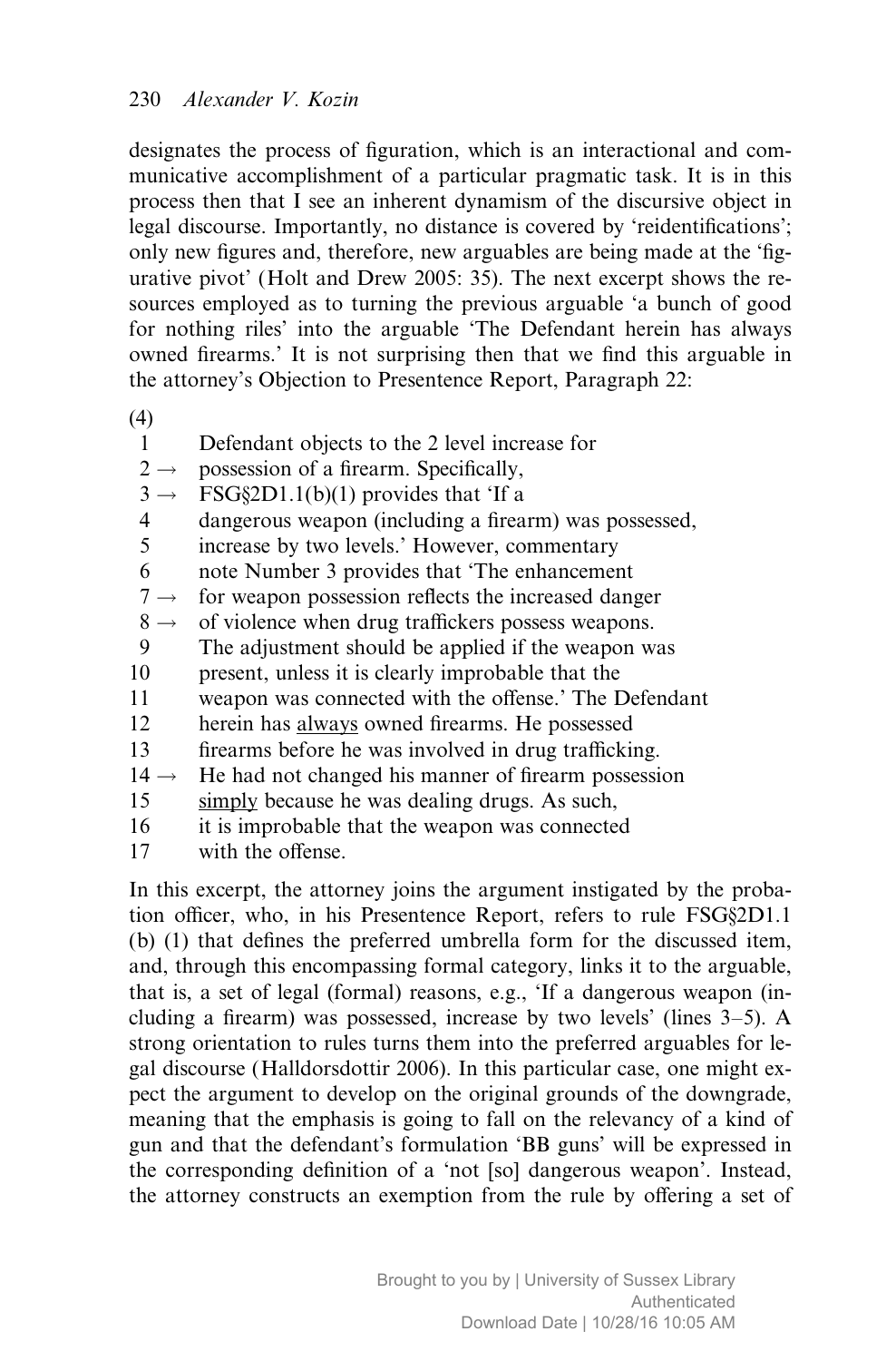progressively ordered references to the defendant's habitual behavior associated with 'firearms' (line 2) in general. The term 'firearm' comes linked to the term 'weapons' (lines 7 and 8), the item that the attorney marked for textualization. The modifier 'illegal' of the original phrase is omitted for the reasons of ambiguity: the attorney is creating a space for the route that would let him introduce the behavioral pattern of the defendant. Attributing and denying responsibility is inevitable in the context of accusing someone of a wrongdoing (Pomerantz 1978). Instead, he opts for the neutral 'firearm' again (line 14). Note in this connection the emphatic use of adverbs 'always' and 'simply' in the last two sentences of the excerpt (underlined, lines 12 and 15, respectively). These uses indicate that the attorney might be resorting to 'an extreme case formulation' that was deployed by one 'to defend against or counter challenges to the legitimacy of complaints, accusations, justifications, and defenses' (Pomerantz 1986: 219). Together, they meet on the same semantic platform of 'consistency'. The shift means new implications for the identity of the object under discussion. When positioned within the 'character' argument, the formal use of the term 'firearms'—coupled with the term 'illegal weapon'—points to the old and vulgar identity of a gun, which, although no longer harmless in itself, becomes harmless in the hands of the 'consistent' defendant, and therefore cannot be considered as a dangerous weapon.

In this way, the object originally defined as 'illegal weapons' again discloses its duality; it is both definitive and ambiguous. Its definitiveness is maintained by two referential linkages: (i) to the defendant as the selfadmitted criminal and the possessor of the 'guns', and (ii) to the legal rule that specifies the role of the guns as 'illegal weapons'. Although the item 'weapon' is presented in the generic sense, as an arguable it provides the generic item with specificity by performing a reduction to instrumentality, i.e., the weapon's 'use'. The connection of the 'use of weapons' to the specificity of the defendant's behavior merges the definitive and the ambiguous toward presenting the previous figure as yet another figure. This other figure has a different lexical form, and a different act is assigned to it. Although it is textualized in the same medium, writing, it is placed on a different trajectory of opposition. At the end of this trajectory, the multi-term 'firearm-illegal weapon' undergoes a pivotal transfiguration through the argument, changing the meaning of 'illegal weapons' first to 'useless guns' and then to 'possessed weapons'. The co-presence of these terms within the same argument not only endows the transfigured object with definitive ambiguity; they make the argument itself appear as two-sided again. Namely, it is introduced as the legal argument about the danger of possessing weapons for the criminal, and in the course of its construction, the argument links itself to the discussion of the defendant's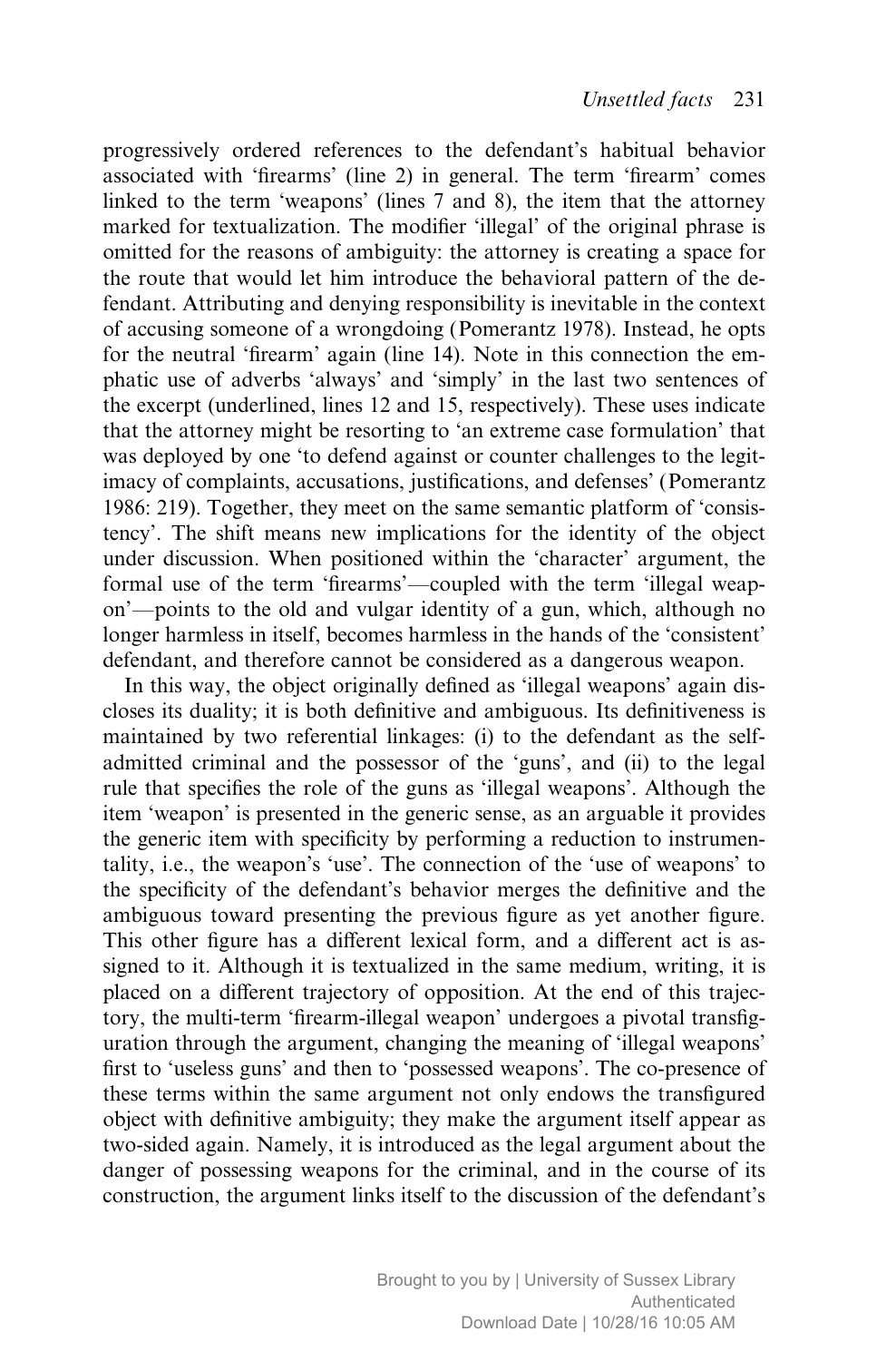character in terms of his probable actions. The mechanism of connecting is reminiscent of the one done in civil litigation, where a dispute undergoes transformation by splitting the initial claim into several claims by the contrary party (Felstiner et al. 1980/1981). In the Savery case, the duality is upheld in the response from the probation officer, who presents the object under discussion as a cluster of lexical variants, using the informal 'guns' and formal 'firearms' intermittently. His use of the two identities in the Addendum to the Presentence Report, Paragraph 22, differs drastically from that of the Attorney's Objection:

 $(5)$ 

|                        | As noted in Paragraph 9 of the Presentence Report,       |
|------------------------|----------------------------------------------------------|
| $2 \rightarrow$        | the defendant traded guns for methamphetamine.           |
| 3                      | Several of the individuals involved in drug transactions |
| $4 \rightarrow$        | with the defendant reported they traded guns for         |
| 5                      | drugs with him. In addition, others witnessed him        |
| $6 \rightarrow$        | possess a firearm, either on his person or in his        |
| 7                      | vehicle, while trafficking drugs or using drugs.         |
| 8                      | The defendant told Alice Iron Ax the reason he carried   |
| 9<br>$\longrightarrow$ | a firearm was to protect himself and in case             |
| 10                     | law enforcement came around. She also reported on one of |
| 11                     | the trips to Sioux City for methamphetamine, he          |
| $12 \rightarrow$       | transported 12 guns in the back seat of his vehicle.     |
| 13                     | There are several cases that support an enhancement      |
| $14 \rightarrow$       | when there is a firearm present in connection            |
| 15                     | with a drug transaction. The following cases support     |
| 16                     | a two-level enhancement [further, ten cases are cited].  |
| 17                     | Therefore, the two-level enhancement should remain.      |
|                        |                                                          |

From this passage it appears that the probation officer extends both items 'guns' (lines 2 and 4) and 'firearms' (line 6) as the two branches of the same semantic tree. The use of the two terms appears to be interchangeable: the probation officer refers to both terms several times in the same context of witnesses and testimonies. However, the appearance of interchangeability is deceptive, for the two close synonyms reference two different fields of presence. While the term 'guns' comes from the testimonies of the 'individuals involved in drug transactions with the defendant', the use of 'firearm' (lines 9, 14) references the defense attorney's objection; it thus pursues a legal argument. By connecting the term 'guns' (lines 2, 4, 12) with 'firearm' (lines 6, 9, 14), the attorney connects the two fields, which allows him to present the original object of discourse as a two-sided identity, replicating the object's structure from the Presentence Report. In turn, the co-presence of the two identities ensures witness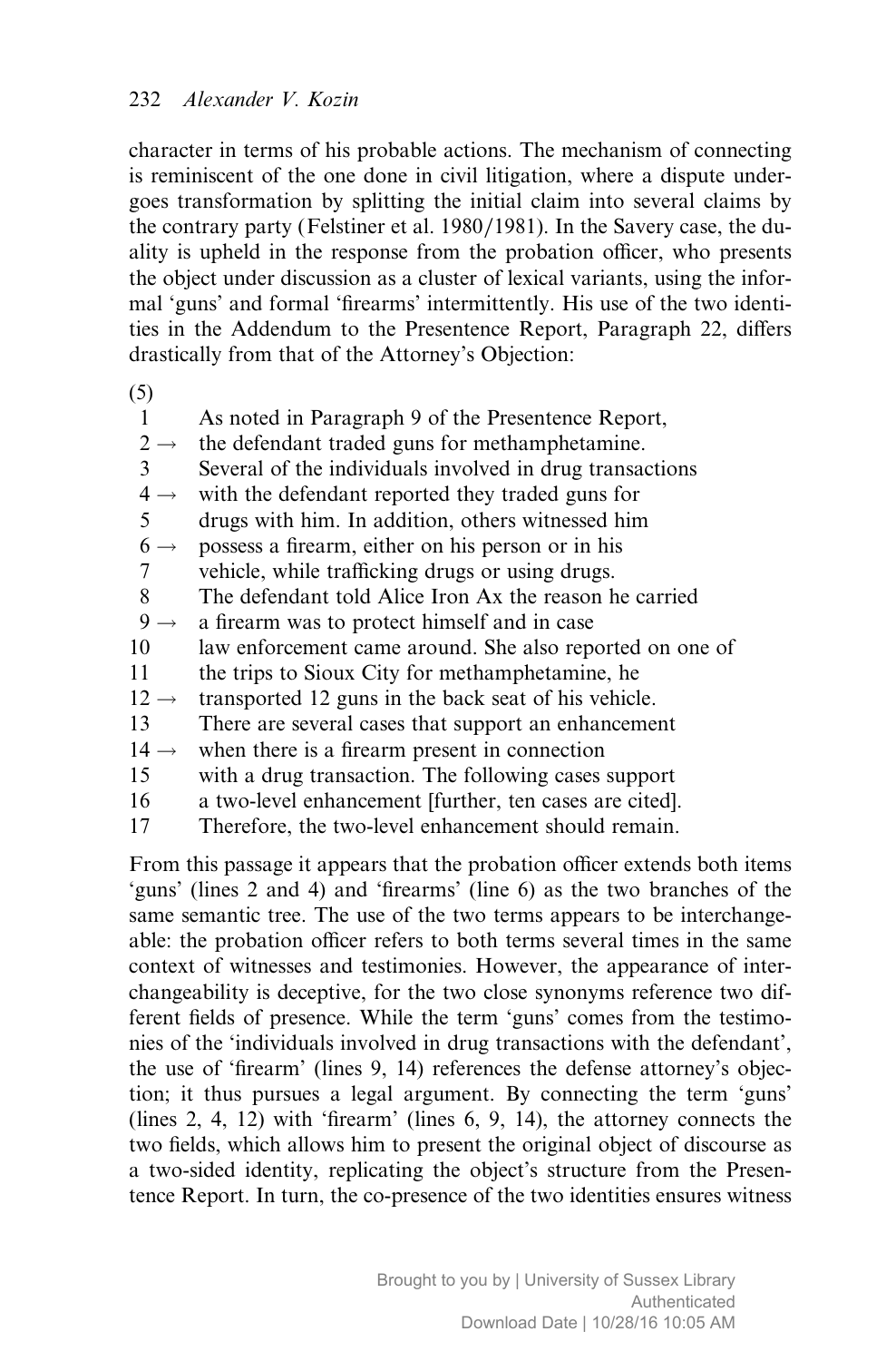testimonies, which come from the same field of presence as the defendant's testimony, with legal rather than common identities. In those texts, the probation officer uses the term 'guns', which, once positioned side by side with the term 'firearms', not only allows for the dual identity of the object to continue but, and more importantly, steers toward its legalization across the evoked identities. In the wake of this change, the everyday, which generates the defense attorney's argument, also becomes legalized. In a sense, the probation officer refigures the term 'weapon' in the opposite direction to the direction suggested in the defense attorney's objection.

At this juncture, it might be worth exploring the content of the referenced testimonies, for they connect the character of the defendant to the use of weapons and, finally, to the weapons themselves:

- (6) a. Salem (9/19/2001) reported that 'Savery is a violent person and always possesses a firearm. Savery has used firearms to intimidate people who are late with payments to Savery. He gets his arms in exchange for meth.'
	- b. Garrison (9/19/2001) has observed 'Dane Savery with two handguns and two rifles. Garrison has observed Savery discharging a Glock .45 and 9mm pistol in front of his wife.'
	- c. Belle Savery (12/12/2001) advised that 'Dane always carries a gun on his person. She estimated that he has approximately 30 guns. Dane always carries a gun in the small of his back. He also told her that he would use it ''without hesitation.'''
	- d. Alice Iron Ax (17/03/2002): 'Savery would say he would want to see her dance and would shoot his Glock .40 caliber near her feet. She observed numerous guns and a pistol and a silver magnum. She observed him trade guns in various locations.'

The power of these testimonies lies in their collective and thus cumulative impact (there are 23 accepted testimonies in the Savery file). They formulate and reformulate the same object within a very limited space of signification. It is in this sense that their identity is collective; they also provide for the identification of the same object ('illegal weapons') through referencing a variety of actual brands of guns. Both handguns and rifles are mentioned. Their collective identity as an illegal weapon comes from two sources: all the references point to the relationship between the witnesses and the defendant. The second source is the identity of Savery himself at the time evoked in witness testimonies: from the testimonies, he clearly comes out as a drug dealer. Finally, as a drug dealer who handles weapons, according to the witnesses, Savery did not use them to 'shoot prairie dogs' but carry out intimidating actions. They were 'acting guns', and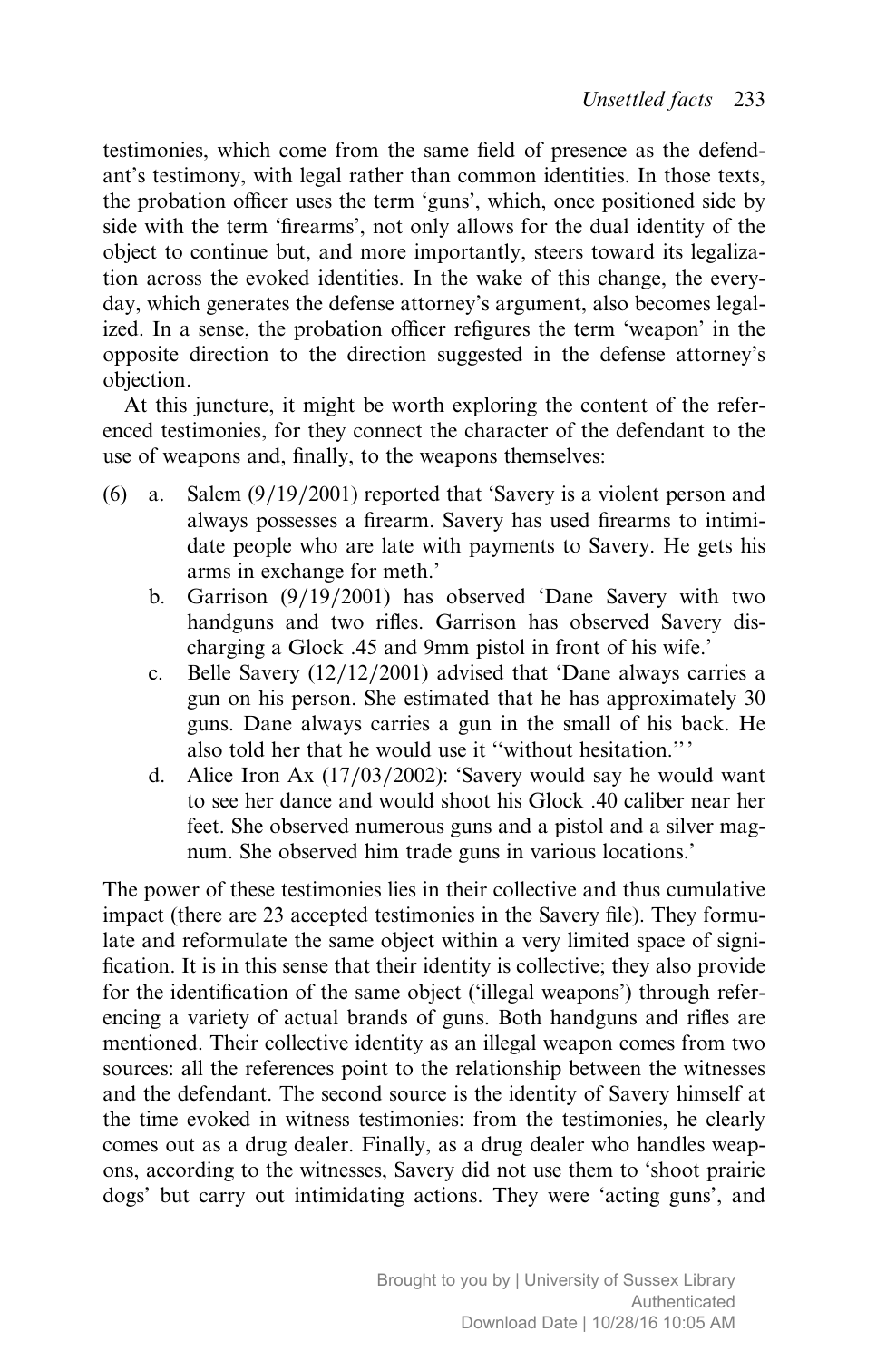though their actions exceeded 'common use', they could only be illegal in the context of the defendant's illegal activities, which constituted the densest part of the case. By binding the defendant's specific objection under the general category 'illegal weapons', the defense attorney opened it for referential dispersal. Directing the dispersal from the documented witness testimonies, in his turn, the probation officer imposed the identity of 'illegal weapons' onto specific weapons, extending the defendant's original 'BB. Guns' or 'not so dangerous weapons' into the category 'dangerous weapons'.

#### 5. Identity restitution

In the course of the above transformations, the probation officer and the defense attorney collaborate in integrating the defendant's objection into the previously established set and then in defining the set in terms of the argument, now on the level of evidence. To put it differently, by his objection, the probation officer grounds the arguable identity of 'not so dangerous guns' in the proper (for the legal realm) 'factual paradigm'. At the same time as they assume a paradigmatic role in the discourse, the 'BB guns' gain sufficient ambiguity to be able to return to the beginning, i.e., their first mention following the item 'illegal weapons'. The act of objection that evoked 'illegal weapons' during the conference got countered by the act of rejection. By meeting each other, the two acts form an adjacency pair that returns the item under discussion to the place of its origin. The return means the sustained identity for the object 'illegal weapon', whose transformations along the path of completing the adjacency pair of 'report-objection' failed to secure either one of them into a different identity. The defense attorney's correspondence to the defendant in the wake of the probation officer's rejection summarizes this process.

(7) Dear Dane:

Find enclosed herewith the response to my Objections.

As I told you, we are going to have a difficult time getting any of these objections sustained by the Court. The response by the probation office is active. Get back to me.

Sincerely, Jack Dorman

The letter finalizes the construction of the identity 'illegal weapons' by making it dissipate behind the purpose for its 'deployment', i.e., the defense attorney's 'Objections'. The letter is a result of the encounter between several arguables, or rhetorical identities, generated by the two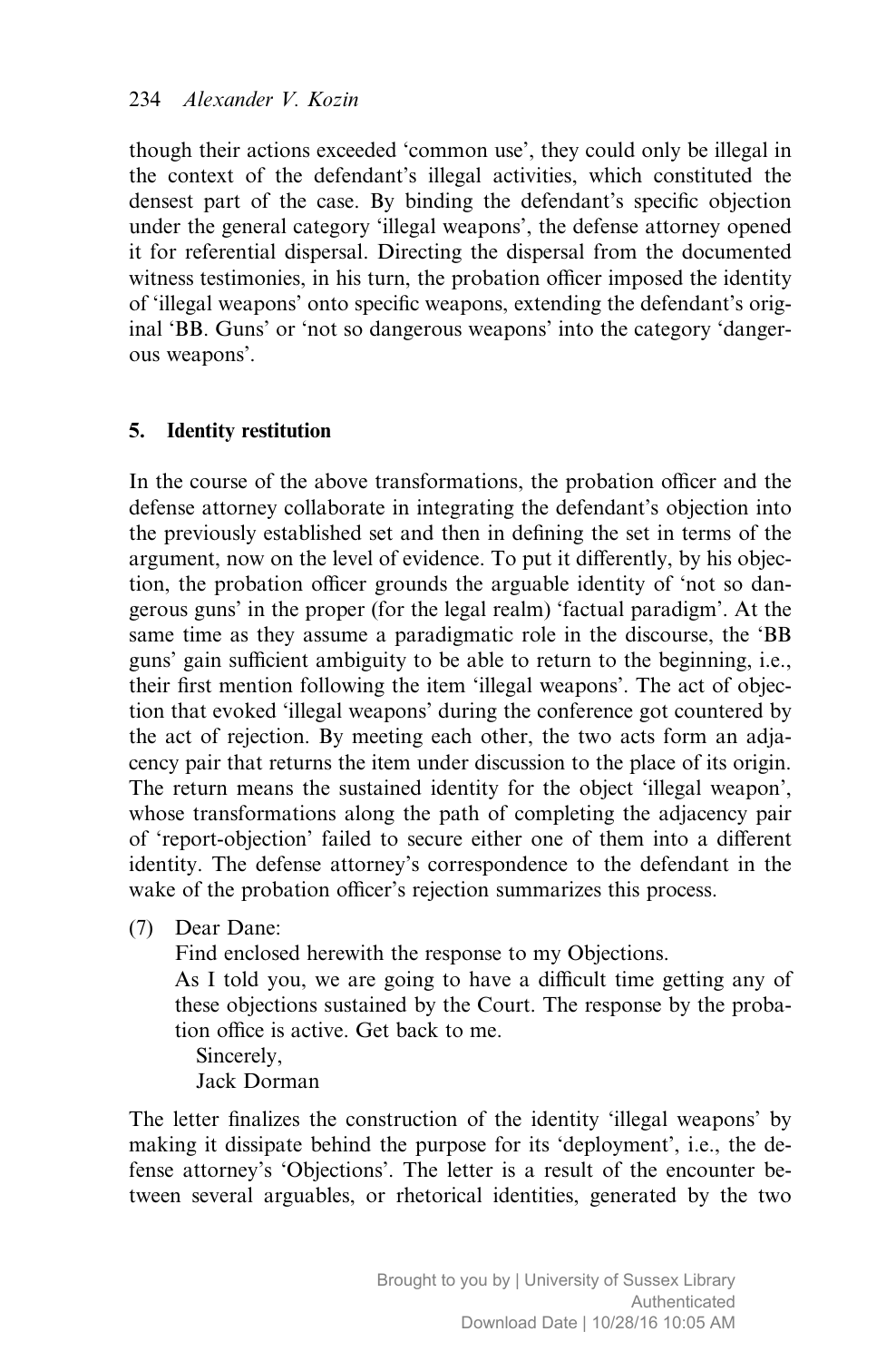sides in their responding to each other; hence, the reminder to the client that it is the probation officer's response that 'remains active'. As soon as the 'Objections' close, the identity of the fixed object withers away, as it were, ceasing its dynamism until its next resurfacing in a similarly relevant legal fact. The conditions for that resurfacing are provided by the letter's ending where the attorney invites the defendant to respond. A full hermeneutic circle emerges here, a completed trajectory, which begins with the attorney soliciting a response from the client, and ends after a certain course of actions, with the possibility of yet another problematization, and therefore a new action for the sake of law.

#### 6. Concluding remarks

There are several conclusions that can be drawn from the above analysis. First, in response to the original question, it appears that to fix an object in text does not mean halting its dynamism; it only means providing it with a platform for various appearances. In the legal discourse of the analyzed data, these appearances occur within a specific space of signification, i.e., a case, which serves as the referential grid that gathers discursive actions into a particular 'whole'. In this respect, the change of its identity means that, rather than being displaced, upon its engagement in either medium—text or talk—a discursive object becomes transformed toward satisfying a specific context-imposed purpose. If we accept that the legal context presupposes that this purpose involves an argument, then discursive transformations change the object as long as they create a new figure, a new arguable. In the legal discourse, arguments tend to proceed along a particular path, which is punctuated by case-relevant figures that, once documented, create an impression of 'fixed facts'. Indeed, these facts are but pivots that mark the starting point of argumentation. Their engagement leads to the process of figuration, which, in turn, involves revolutions around the initial point of invocation. As a result of these transformations, the object of discourse comes to possess multiple identities; importantly, none of these identities enjoys the status of the original or true identity; none of them counts as facts on their own.

The analyzed excerpt from a real criminal case demonstrated how an object of discourse, i.e., the term 'illegal weapons', appeared as the original identity evoked as an account by the defense attorney and used for the construction of a legal objection to the Presentence Report, where this identity was previously 'fixed'. The purpose of the objection was the dismissal of the problematic object ('illegal weapons'), its removal from the record, its virtual disappearance. Instead, the item 'illegal weapons'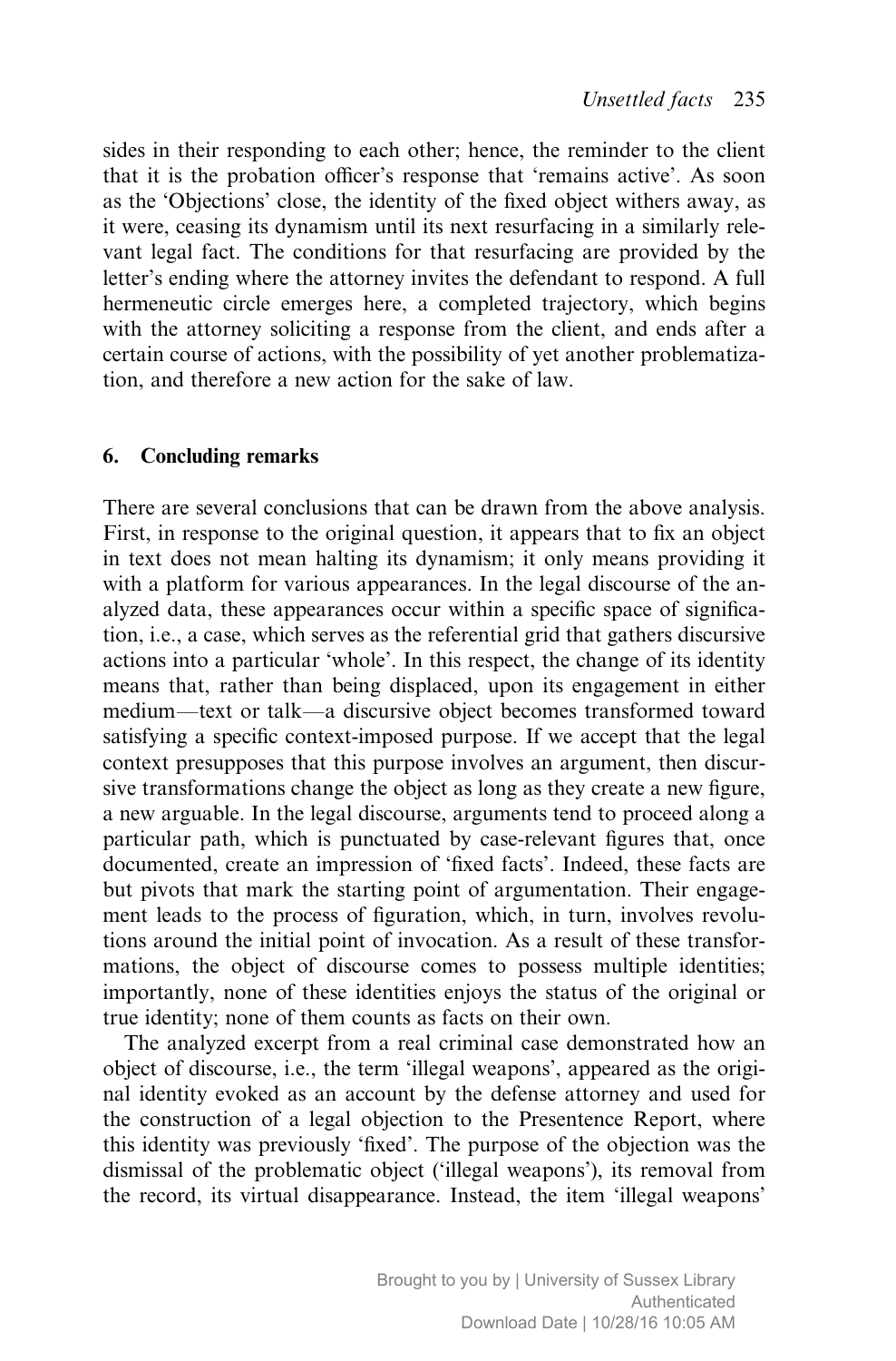remained, owing to the argument carried out by the probation officer, who succeeded in retaining the original legal identity while fighting down the imposition of a different one. As a result, at the end of its 'journey' within the case-defined space of signification, the object 'illegal weapons' returned to the place of its formation in the figure of 'dangerous weapons', only to be 'fixed' there again until the next surfacing. In the course of the argument, the object underwent several transformations, from 'weapons' to 'guns', from 'guns' to 'firearms', and then back to weapons, changing its facets, without, however, changing its pivotal connection, i.e., the first identity brought into effect by an argument. From this perspective, the fact that the figurative identity belongs to the written field is less significant than its belonging to a space of signification in general and a certain argumentation field in particular, for it is as an arguable that the term 'illegal weapons' sustained itself in its course.

#### **Notes**

- 1. Ambiguity itself can become a means of definiteness when it is applied strategically. For example, 'In criminal cases, both the government and the defense tend to hear what they want to hear  $[\,\ldots]$  they create and interpret ambiguous utterances in the way that best serves their purposes' (Shuy 2001: 446).
- 2. The fieldwork was occasioned by an international project 'Comparative Microsociology of the Criminal Defensework' which has been located in Berlin, Germany, under the auspices of Freie Universität Berlin and with the generous support from the DFG (Deutsche Forschungsgemeinschaft). The project's original objective has been the examination of court hearings as ritualized events with an emphasis on how their ritualization and/or configuration are being achieved via various practices and activities performed and assembled by the defense ensemble. Therefore, at the core of the project lie those methods, artifacts, and devices that punctuate the process of legal performance at all stages of its enactment in different legal settings.
- 3. All the names that appear in the data excerpts were altered to protect the participants' anonymity.
- 4. Slang term for 'informant'.

#### References

- Atkinson, J. M. and Drew, P. (1979). Order in Court: The Organization of Verbal Interaction in Judicial Settings. London: McMillan.
- Benson, D. and Drew, P. (1978). 'Was there firing in Sandy Row that night?': Some features of the organization of disputes about recorded facts. Sociological Inquiry 48: 89–110.
- Bogoch, B. (1994). The dynamics of power: Lawyer–client interaction in a legal aid setting. In Legal Semiotics and the Sociology of Law, B. S. Jackson (ed.), 333-369. Oñati: International Institute for the Sociology of Law.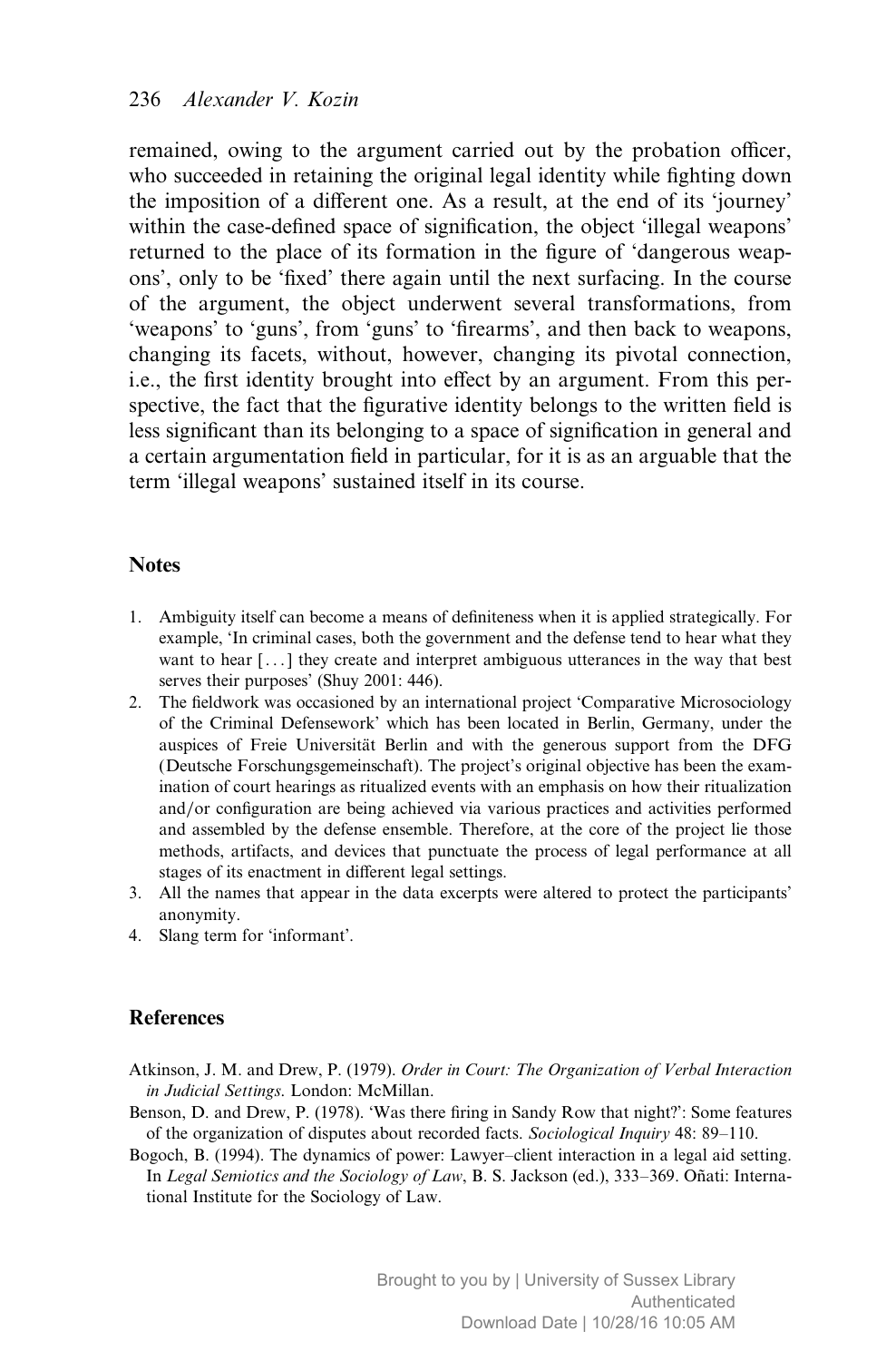- Cain, M. (1983). The general practice. Lawyer and client: Toward a radical reconception. In The Sociology of the Profession, R. Dingwall (ed.), 106–130. London: Macmillan Press.
- Chafe, W. L. (1976). Givenness, contrastiveness, definiteness, subjects, topics, and point of view. In Subjects and Topic, C. Li and S. Thompson (eds.), 25–55. New York: Academic Press.
- Clayman, S. (1992). Footing in the achievement of neutrality: The case of news-interview discourse. In Talk at Work, P. Drew and J. Heritage (eds.), 163–198. Cambridge: Cambridge University Press.
- Conley, J. and O'Barr, W. (1990). Rules versus Relations. Chicago: Chicago University Press.
- Coulter, J. (1990). Elementary properties of argument sequences. In Studies in Ethnomethodology and Conversation Analysis No. 1: Interaction Competence, G. Psathas (ed.), 181– 203. Washington, DC: University Press of America.
- Deleuze, G. (1968). Difference and Repetition, P. Patton (trans.). New York: Columbia University Press.
- Drew, P. (2003). Comparative analysis of talk-in-interaction in different institutional settings: A sketch. In Studies in Language and Social Interaction, P. Glenn, C. LeBaron, and J. Mandelbaum (eds.), 293–308. Mahwah, NJ: Lawrence Erlbaum.
- Drew, P. and Holt, E. (1988). Complainable matters. Social Problems 27 (4): 495–522.
- (1998). Figures of speech: Figurative expressions and the management of topic transition in conversation. Language in Society 35 (4): 398–417.

Du Bois, J. (1980). Beyond definitiveness. The trace of identity in discourse. In The Pear Stories, W. Chafe (ed.), 203–274. Norwood: Ablex.

- Felstiner, W., Abel, R., and Sarat, A. (1980/1981). The emergence and transformation of disputes: Naming, blaming, claiming. Law & Society Review 15 (3/4): 631–654.
- Garfinkel, H. (1967). Studies in Ethnomethodology. London: Polity Press.
- Goodrich, P. (1984). Legal techniques and legal texts. Droit Prospectif 2: 177–186.
- Gotti, M. (2005). Vagueness in the model of law. On international commercial arbitration. In Vagueness in Normative Texts, V. Bhatia, J. Engberg, M. Gotti, and D. Heller (eds.), 227–254. Bern: Peter Lang.
- Halldorsdottir, I. (2006). Orientations to law, guidelines, and codes in lawyer–client interaction. Research on Language and Social Interaction 39 (3): 263–301.
- Halliday, M. A. K. (1994). An Introduction to Functional Grammar, 2nd ed. London: Edward Arnold.
- Hawkins, J. A. (1978). Definiteness and Indefiniteness: A Study in Reference and Grammaticality of Prediction. London: Croom Helm.
- He, A. (2001). The language of ambiguity. Discourse Studies 3 (1): 75–96.
- Holt, E. and Drew, P. (2005). Figurative pivots: The use of figurative expressions in pivotal topic transitions. Research in Language and Social Interaction 38 (1): 35–61.
- Hosticka, C. (1979). 'We don't care about what happened, we only care about what is going to happen': Lawyer–client negotiations of reality. Social Problems 26 (5): 599–610.
- Jönsson, L. and Linell, P. (1991). Story generations: From dialogical interviews to written reports in police interrogations. Text 11: 419–440.
- Karttunen, L. (1968). What Makes Noun Phrases Definite? Santa Monica: Rand.
- Komter, M. (2006). From talk to text: The interactional construction of a police record. Research on Language and Social Interaction 39 (3): 201–228.
- Lemert, E. (1969). Records in the juvenile court. In On Records: Files and Dossiers in the American Life, S. Wheeler (ed.) 355–389. New York: Russell Sage Foundations.
- Levinson, S. (2000). Presumptive Meaning. The Theory of Generalized Conversational Implicature. Cambridge, MA: MIT Press.